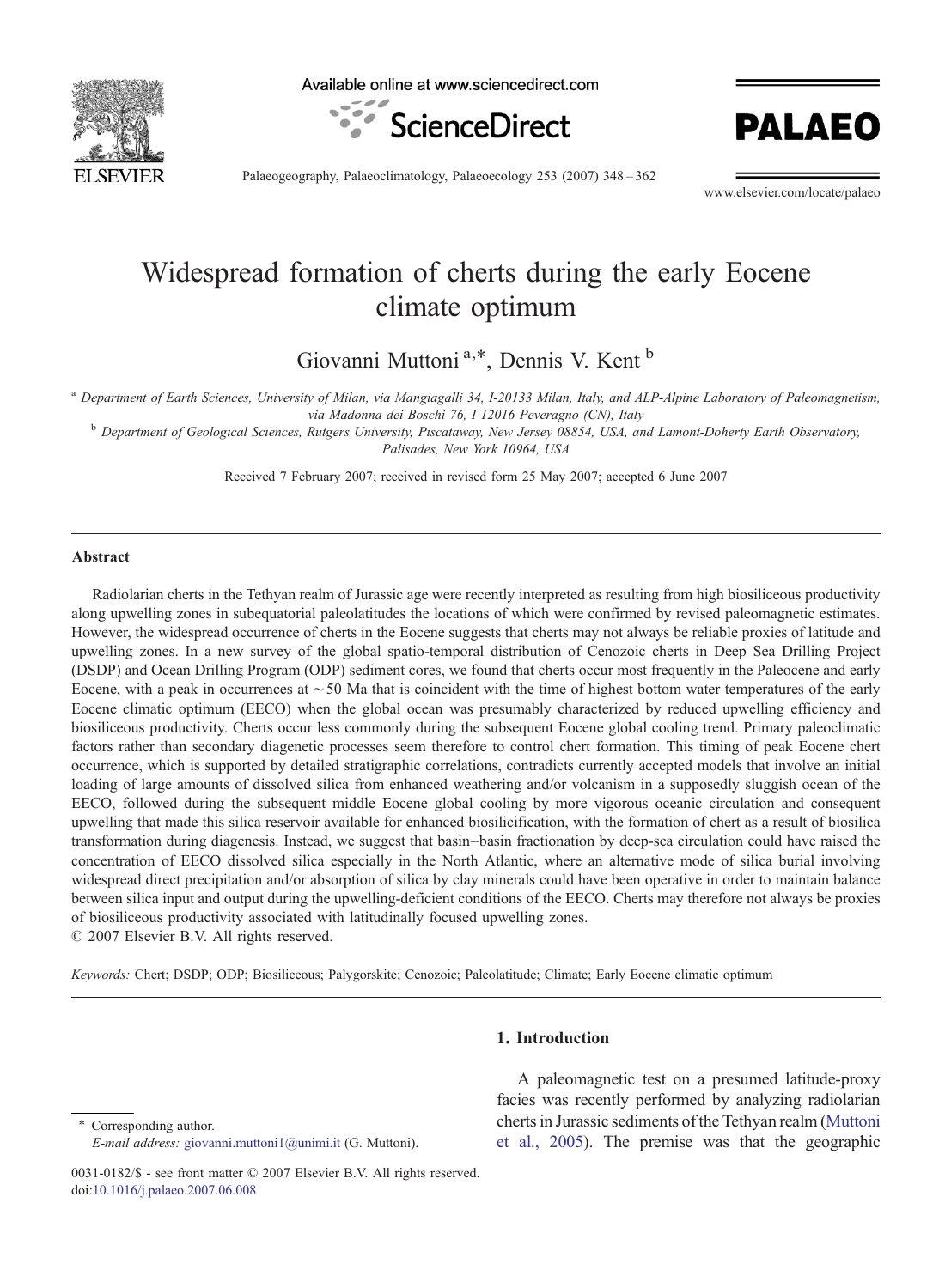distribution of planktonic organisms in the Jurassic followed actualistic patterns whereby biosiliceous organisms tend to proliferate in modern oceans in equatorial upwelling regions (e.g., [Seibold and Berger, 1993](#page-14-0)). Deposition at near-equatorial paleolatitudes was confirmed by paleomagnetic data for the Tethyan Jurassic cherts [\(Muttoni et al., 2005](#page-13-0)). Cherts derived from the diagenetic transformation of silica-secreting organisms were therefore considered to mark the location of biosiliceous sediments in past high fertility (zonal) upwelling regions and tracked the motion of underlying plates ([Berger and Winterer, 1974\)](#page-13-0). This would be in line with previous observations of late Paleozoic, Jurassic, and Cretaceous cherts occurring at low paleolatitudes in the Pacific Ocean region [\(Larson et al., 1992; Hagstrum and](#page-13-0) [Murchey, 1993; Richards et al., 1993](#page-13-0)).

These conclusions are challenged by the widespread geographic occurrence of Eocene chert. Chert, opaline claystone, porcellanite and related rock types of a common restricted age have long been recognized to occur throughout the western North Atlantic region and its margin and were encountered since the early days of ocean drilling within sediments of varied composition, environments of deposition, geologic settings, and burial depths (e.g., [Gartner, 1970; Gibson and Towe,](#page-13-0) [1971; Riech and von Rad, 1979](#page-13-0)). These chert layers apparently correspond to acoustic horizon  $A<sup>c</sup>$ , which can be traced as a seismic reflector across virtually the entire latitudinal extent of the western and eastern basins of the North Atlantic although in some areas it can also correspond to an erosional unconformity [\(Gartner, 1970;](#page-13-0) [Tucholke and Mountain, 1979; Tucholke, 1979; Norris](#page-13-0) [et al., 2001\)](#page-13-0). This horizon was correlated to discrete stratigraphic levels straddling in toto biozones NP13– NP15b and P9–P10 ([Premoli Silva and Boersma, 1986;](#page-14-0) [Aubry, 1995\)](#page-14-0), i.e., latest early Eocene to early middle Eocene, or ∼45–50 Ma using the time scale of [Berggren](#page-13-0) [et al. \(1995\).](#page-13-0) The geographically widespread yet closely age correlative nature of the siliceous deposits from varied depositional environments could be explained by volcanic origin ([Gibson and Towe, 1971; Mattson and](#page-13-0) [Pessagno, 1971](#page-13-0)), although traces of siliceous microfossils suggested that most of these deposits actually represent highly altered diatomites [\(Wise and Weaver,](#page-14-0) [1973; Weaver and Wise, 1974\)](#page-14-0). A complicated paleocirculation model was proposed by [Ramsay](#page-14-0) [\(1971\)](#page-14-0) to explain the apparently widespread high biosiliceous productivity needed to account for the vast area of Eocene cherts. The "silica burp" hypothesis [\(McGowran, 1989\)](#page-13-0) suggested that the deposition of silica, which accumulated in the warm, supposedly sluggish oceans from volcanism and enhanced weathering of the continents during the early Eocene, was triggered by a sharp cooling that stimulated oceanic upwelling and biosiliceous productivity in the middle Eocene. Such temporally focused but broadly distributed occurrence of chert would limit the paleolatitudinal significance of this facies and suggest alternate modes of chert formation.

Here we explore this apparent incongruence by documenting the spatio-temporal distribution of Cenozoic cherts and biosiliceous sediments in the world ocean and their relationship to global climate as approximated by the benthic oxygen isotope  $(\delta^{18}O)$ record [\(Zachos et al., 2001; Miller et al., 2005](#page-14-0)). A general expectation for a biosiliceous origin for cherts is that they should occur more commonly during colder intervals when ocean circulation and upwelling is more vigorous than in warm intervals (e.g., [Kidder and Erwin,](#page-13-0) [2001\)](#page-13-0). The Cenozoic includes a well-documented wide climate range to gauge this proposition, from minimal ice sheets and even polar warmth in the Paleocene and especially the early Eocene and the transition through the middle and late Eocene towards the development of large polar ice sheets from the early Oligocene to Pleistocene. Eocene cherts are the most recent widespread occurrence of this facies and it should thus be possible to place them in optimal chronostratigraphic, paleogeographic and paleoclimatic contexts for understanding the origins and spatio-temporal distribution of more ancient cherts.

## 2. Materials and methods

#### 2.1. Occurrence of chert

In a recent compilation of biogenic silica abundance in the geologic record, [Kidder and Erwin \(2001\)](#page-13-0) surveyed selected paleontological journals and tabulated occurrences of silica-replaced fossils throughout the Phaneozoic; data for bedded chert occurrences were taken from an important compilation by [Hein and](#page-13-0) [Parrish \(1987\)](#page-13-0). Temporal resolution was at the epoch level, for example, the Paleocene, Eocene and Oligocene epochs of the Paleogene period, which had the highest total number of occurrences of bedded cherts (although negligible occurrences of silica-replaced fossils) of any geologic period in the Phanerozoic. In concert with these prior compilations, we assume that the occurrences of chert and porcellanite are early diagenetic products and thus reflect marine silica sources at about the time of deposition.

To refine the temporal resolution and significantly expand the geographic coverage of data for the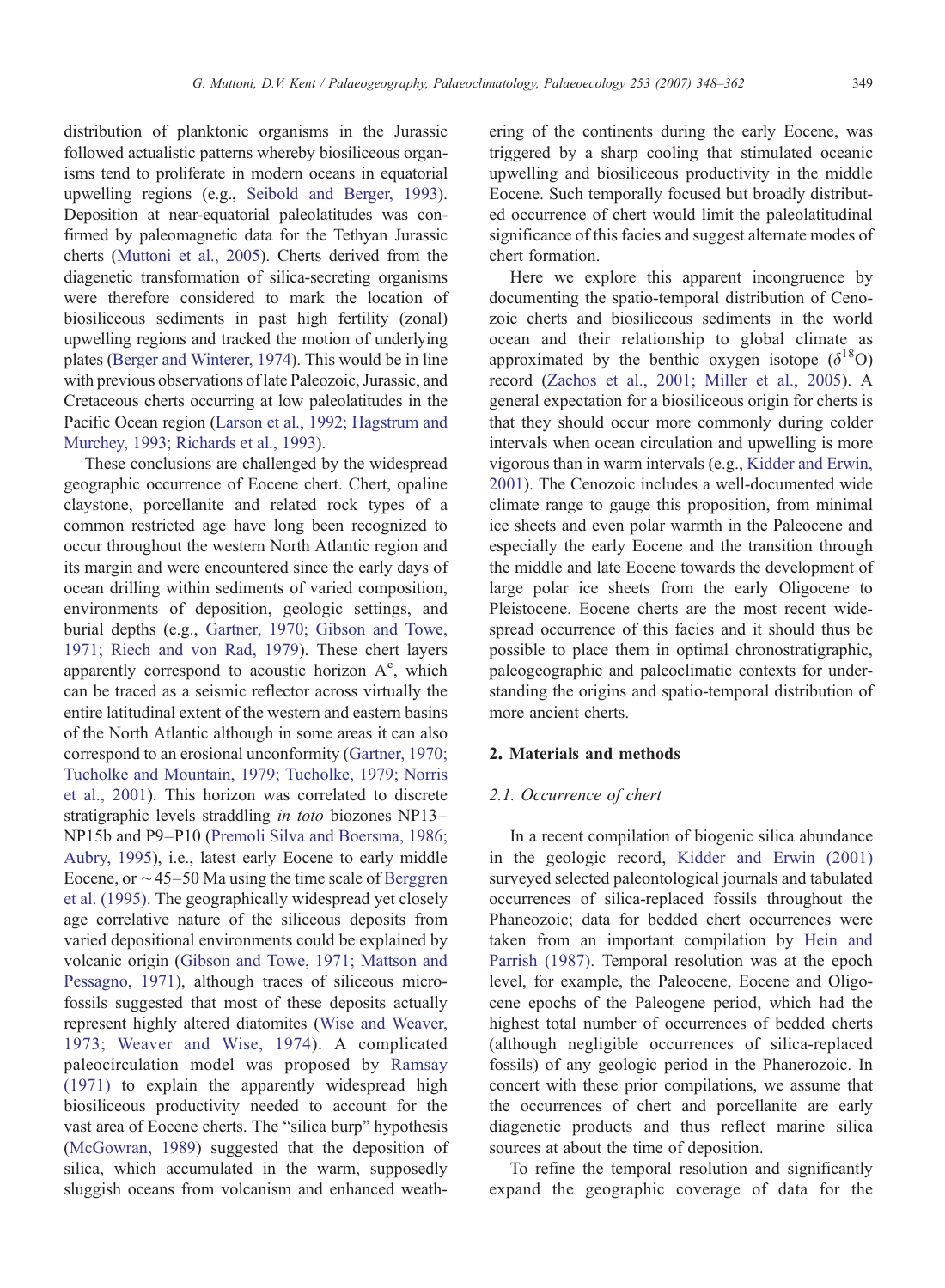Cenozoic, we searched for occurrences of chert or porcellanite in DSDP and ODP cores from the global ocean (Legs 1–208). We focus on the Cenozoic record because data coverage in Mesozoic DSDP and ODP cores is unlikely to be diagnostic due to the small overall number of sites. Specifically, we searched for stratigraphic intervals bearing chert or porcellanite layers and/or nodules in DSDP or ODP core barrel lithologic descriptions, avoiding dubious core catcher data. We retained only those intervals provided with an accurate biostratigraphic age determination expressed mainly in terms of calcareous nannoplankton, sometimes foraminifera, or in a few instances radiolarian zonations. To avoid data redundancy, stratigraphic intervals were integrated at the site level; for example, two correlative intervals with chert from two holes at the same site define a single chert occurrence interval.

We catalogued a total of 162 chert intervals. Each interval was assigned a numerical age range using biostratigraphic zonations from the [Berggren et al.](#page-13-0) [\(1995\)](#page-13-0) timescale [\(Table 1](#page-3-0); [Fig. 1A](#page-6-0)). Intervals overlapping in time were summed; for example, DSDP Site 111 with chert occurrence ranging over 0.45–1.95 Ma and DSDP Site 635 with chert over 1.77–3.09 Ma were tabulated as one interval with chert from 0.45 to 1.77 Ma, two intervals with chert from 1.77 to 1.95 Ma, and one interval with chert from 1.95 to 3.09 Ma. Extending this summing procedure to all 162 intervals produced a total of 67 time intervals distributed from 0 to 65 Ma where chert occurred from a minimum of 0 to a maximum of 46 times [\(Fig. 1A](#page-6-0)). This is basically the same counting procedure employed by [Kidder and Erwin \(2001\)](#page-13-0) for the bedded chert data tabulated by [Hein and Parrish \(1987\),](#page-13-0) although in our case it was done at the biozone rather than series/epoch level. To smooth out potentially spurious effects generated by the summing procedure, the chert occurrences were integrated into a cumulative distribution curve that was resampled and finally differentiated at 2 Myr intervals [\(Fig. 1](#page-6-0)B). The resulting smoothed histogram of chert occurrences bears a reassuring close resemblance to the raw histogram of chert occurrences ([Fig. 1A](#page-6-0)).

## 2.2. Occurrence of radiolarians, diatoms and nannoplankton

The occurrences in Cenozoic sediments of radiolarians and diatoms, biosiliceous fossils that may represent precursors to cherts, as well as of calcareous nannoplankton for control, were estimated by counting the number of DSDP and ODP holes with stratigraphic sections that contain diatoms or radiolarians or nannoplankton in 2 m.y.

bins from 0 to 64 Ma, where each count is a DSDP or ODP hole that contains at least one sample with diatoms or radiolarians or nannoplankton in a specific time interval [the results of a search of the Neptune database (online) 2006 [\(Spencer-Cervato, 1999\)](#page-14-0) were provided by C. Spencer-Cervato and J. Reed (2006, personal communication)]. There are a total of 810 counts of radiolarians, 456 counts of diatoms and 1294 counts of nannoplankton for the Cenozoic; all sets of counts have a similar distribution with the highest number of occurrences in one of the recent bins and generally decreasing numbers of counts with increasing age. The overall decrease in microfossil occurrences with increasing age in part reflects the chronostratigraphic coverage of DSDP and ODP holes, which over the 0–64 Ma interval decreases more or less exponentially by an order of magnitude as mostly a consequence of variable drilling depths in a layer-cake stratigraphy [\(Spencer-Cervato, 1998, 1999](#page-14-0)) [\(Fig. 1](#page-6-0)C). The occurrences of nannoplankton, radiolarians and diatoms parallel the relative decrease in chronostratigraphic coverage of DSDP and ODP holes back until around 48 Ma, prior to which the biosiliceous occurrence curves are virtually at null values whereas the nannonplankton occurrences continue to track with the DSDP and ODP hole stratigraphic distribution [\(Fig. 1](#page-6-0)C). This suggests that the marked reduction in biosiliceous occurrences prior to about 48 Ma is unlikely to be simply an artifact of the DSDP and ODP hole stratigraphic distribution, although other factors that might influence the occurrences, such as hiatuses and variable preservation as a function of differences in sedimentation rate [\(Nigrini et al., 2006](#page-13-0)), cannot be excluded. The overall shape of the chert occurrence distribution [\(Fig. 1](#page-6-0)A, B), with highest occurrences at the older end, is even more unlikely to be an artifact of the holes distribution.

A simple correction for the relative distribution of chronostratigraphic coverage of DSDP and ODP holes confirms that the peak in chert occurrences at around 50 Ma ([Fig. 1](#page-6-0)D) and the apparently corresponding reduced numbers of biosiliceous occurrences ([Fig. 1C](#page-6-0)) cannot be ascribed to data distribution artifacts. Moreover, the occurrences of nannoplankton, which have a very widespread distribution that is not restricted to upwelling regions, were not reduced during the same time interval [\(Fig. 1](#page-6-0)C). Although the peak in chert occurrences may be partly accounted for by low rates of deposition and/or the development of unconformities (e.g., [Nigrini et al., 2006](#page-13-0)), and bearing in mind all the uncertainties associated with the databases used in this study (e.g., [Spencer-Cervato, 1999\)](#page-14-0), we suspect the existence of an important yet paradoxical feature of silica distribution in Cenozoic oceanic sediments,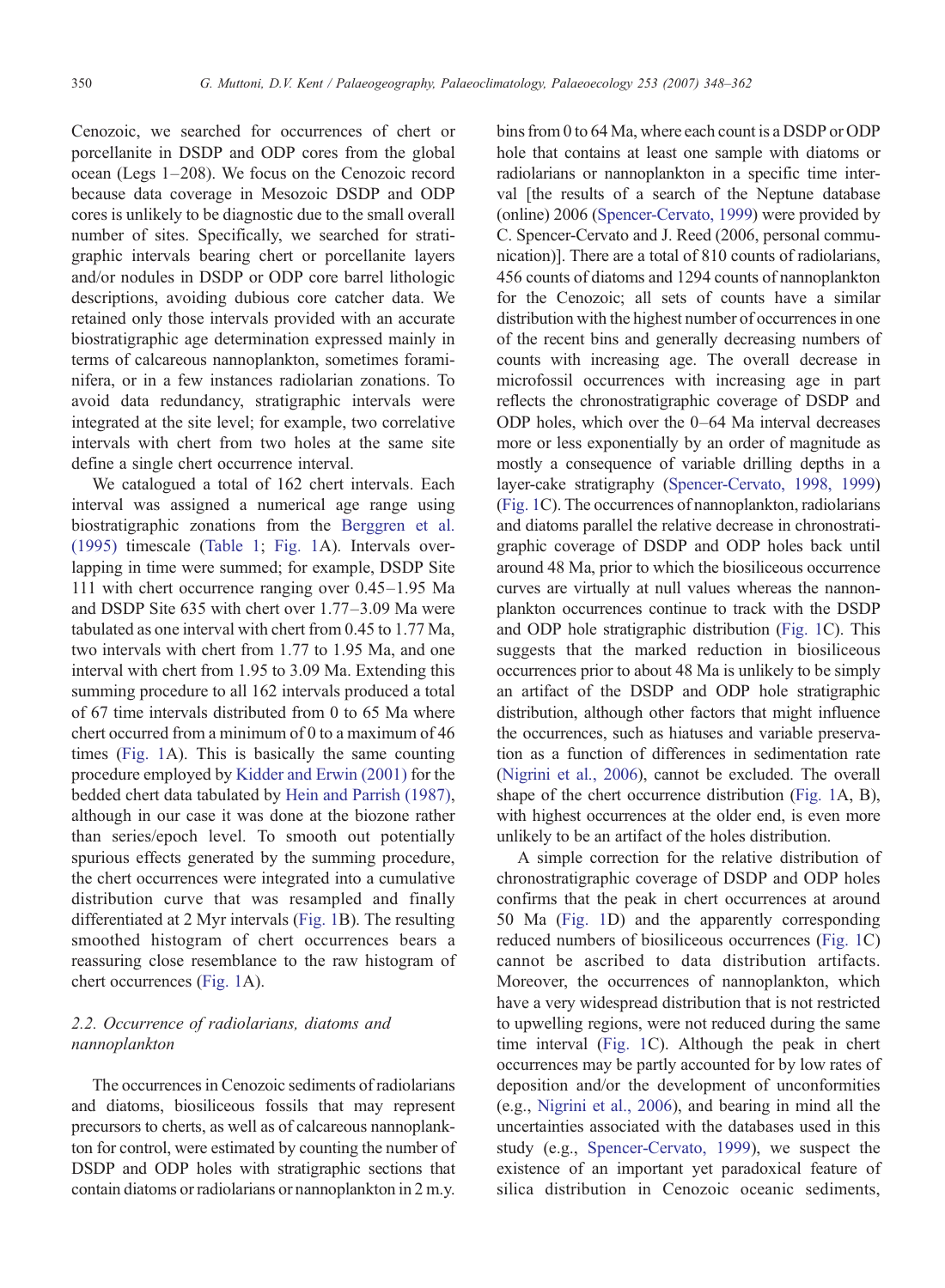<span id="page-3-0"></span>Table 1 Chert intervals in DSDP and ODP sites

| Site        | Long                                | Lat                       | Location                                 | <b>Biozones</b>         |                    | Key From       | To             | Mage           | Durantion Plong |                                       | Plat                      |
|-------------|-------------------------------------|---------------------------|------------------------------------------|-------------------------|--------------------|----------------|----------------|----------------|-----------------|---------------------------------------|---------------------------|
|             | (°)                                 | (°)                       |                                          |                         |                    | (Ma)           | (Ma)           | (Ma)           | (Myr)           | (°)                                   | (°)                       |
| 1094        |                                     | $5.13 - 53.18$            | Antarctic Meteor Rise                    | NN19                    | $\ast$             | 0.40           | 1.95           | 1.20           | 1.50            |                                       | $4.96 - 53.35$            |
| 111         | $-46.37$                            | 50.43                     | North Atlantic                           | NN19                    | $*$ £§             | 0.40           | 1.95           | 1.20           | 1.50            | $-46.28$                              | 50.20                     |
| 635         | $-77.33$                            | 25.42                     | North Atlantic                           | PL5-PL6                 | *                  | 1.77           | 3.09           | 2.43           | 1.32            | $-77.16$                              | 25.09                     |
| 157         | $-85.90$                            | $-1.76$                   | South Pacific                            | <b>NN11</b>             | *§<br>*            | 5.60           | 8.60           | 7.10           | 3.00            | $-92.70$                              | $-3.70$                   |
| 473         | $-107.06$                           | 20.97                     | G. of California                         | NN11a-NN11b             |                    | 6.60           | 8.60           | 7.60           | 2.00            | $-103.51$                             | 18.37                     |
| 438<br>1126 | 143.23                              | 40.63<br>$128.07 - 33.52$ | North Pacific<br>South Pacific Australia | <b>NN9-NN11</b><br>NN10 | * §<br>*           | 5.60<br>8.60   | 10.70<br>9.40  | 8.15<br>9.00   | 5.10<br>0.80    | 141.73                                | 42.19<br>$124.05 - 36.68$ |
| 1134        |                                     | $127.27 - 33.53$          | South Pacific Australia                  | $\sim$ = NN6            | *                  | 11.80          | 13.60          | 12.70          | 1.80            |                                       | $121.75 - 38.32$          |
| 33          | $-127.50$                           | 39.47                     | North Pacific                            | NN <sub>6</sub>         | $*_{\hat{\aleph}}$ | 11.80          | 13.60          | 12.70          | 1.80            | $-21.58$                              | 34.45                     |
| 1256        | $-91.93$                            | 6.73                      | Guatemala basin                          | NN5-NN7                 | *                  | 10.90          | 15.60          | 13.25          | 4.70            | $-90.66$                              | 1.28                      |
| 682         |                                     | $-79.06 - 11.27$          | South Pacific                            | $\sim$ = M5a-M7         | *                  | 12.70          | 16.40          | 14.55          | 3.70            |                                       | $-78.54 - 14.22$          |
| 1132        |                                     | $127.60 - 33.32$          | South Pacific Australia                  | NN4-NN6                 | *                  | 11.80          | 18.30          | 15.05          | 6.50            |                                       | $121.23 - 39.18$          |
| 1133        |                                     | $128.90 - 33.53$          | South Pacific Australia                  | NN4-NN6                 | *                  | 11.80          | 18.30          | 15.05          | 6.50            |                                       | $122.63 - 39.40$          |
| 1131        |                                     | $128.48 - 33.33$          | South Pacific Australia                  | NN4-NN6                 | *                  | 11.80          | 18.30          | 15.05          | 6.50            |                                       | $122.18 - 39.20$          |
| 1129        |                                     | $128.48 - 33.28$          | South Pacific Australia                  | NN4-NN5                 | *                  | 13.60          | 18.30          | 15.95          | 4.70            |                                       | $121.80 - 39.62$          |
| 153         | $-72.43$                            | 13.97                     | Caribbean                                | NN4-NN5                 | $*_{\S}$           | 13.60          | 18.30          | 15.95          | 4.70            | $-74.05$                              | 11.20                     |
| 116         | $-15.92$                            | 57.50                     | North Atlantic                           | NN <sub>4</sub>         | $*_{\S}$           | 15.60          | 18.30          | 16.95          | 2.70            | $-23.05$                              | 54.73                     |
| 173         | $-125.45$                           | 39.96                     | North Pacific                            | $N6-N7$ (= $M3-M4$ )    | *                  | 16.40          | 18.80          | 17.60          | 2.40            | $-117.53$                             | 33.77                     |
| 416         | $-10.80$                            | 32.84                     | North Atlantic                           | $N6-N7$ (= $M3-M4$ )    | *                  | 16.40          | 18.80          | 17.60          | 2.40            | $-15.74$                              | 30.02                     |
| 397         | $-15.18$                            | 26.84                     | North Atlantic                           | $NN1-NN4$               | *§                 | 15.60          | 23.90          | 19.75          | 8.30            | $-20.56$                              | 23.64                     |
| 626         | $-79.55$                            | 25.60                     | North Atlantic                           | NN <sub>2</sub>         | *<br>*             | 19.00          | 23.20          | 21.10          | 4.20            | $-78.08$                              | 22.93                     |
| 765         |                                     | $117.57 - 15.98$          | South Indian                             | CN1c                    | *                  | 19.20          | 23.20          | 21.20          | 4.00            |                                       | $108.47 - 24.69$          |
| 758<br>627  | 90.36<br>$-78.29$                   | 5.38<br>27.64             | North Indian<br>North Atlantic           | $CP19-CN1$<br>NP25      | *                  | 19.20<br>23.90 | 29.90<br>27.50 | 24.55<br>25.70 | 10.70<br>3.60   | 80.49<br>$-76.40$                     | $-3.68$<br>24.73          |
| 516         |                                     | $-35.28 - 30.28$          | South Atlantic                           | $P21-NN1$               | *                  | 23.20          | 29.40          | 26.30          | 6.20            |                                       | $-32.20 - 33.46$          |
| 960         | $-2.73$                             | 3.58                      | North Atlantic                           | CP19a-CP19b             | $\ast$             | 23.90          | 29.90          | 26.90          | 6.00            | $-10.38$                              | $-0.72$                   |
| 318         | $-146.86 - 14.83$                   |                           | South Pacific                            | $NP24-NP25$             | *                  | 23.90          | 29.90          | 26.90          | 6.00            | $-132.44 - 24.04$                     |                           |
| 689         |                                     | $3.10 - 64.52$            | South Atlantic                           | CP17-CP19               | *                  | 23.90          | 32.30          | 28.10          | 8.40            |                                       | $2.83 - 65.16$            |
| 1130        |                                     | $127.60 - 33.42$          | South Pacific Australia                  | $NP23-NP25$             | *                  | 23.90          | 32.30          | 28.10          | 8.40            |                                       | $117.00 - 46.74$          |
| 1134        |                                     | $127.27 - 33.53$          | South Pacific Australia                  | NP23-NP25               | *                  | 23.90          | 32.30          | 28.10          | 8.40            |                                       | $116.60 - 46.86$          |
| 96          | $-85.76$                            | 23.74                     | Gulf of Mexico                           | P <sub>2</sub> 1        | *                  | 27.10          | 29.40          | 28.25          | 2.30            | $-83.91$                              | 21.32                     |
| 70          | $-140.36$                           | 6.34                      | North Pacific                            | P <sub>2</sub> 1        | $*_{\S}$           | 27.10          | 29.40          | 28.25          | 2.30            | $-126.09$                             | $-3.04$                   |
| 268         |                                     | $105.16 - 63.95$          | Antarctic                                | NP22-NP25               | $^*$ §             | 23.90          | 32.80          | 28.35          | 8.90            |                                       | $98.25 - 60.65$           |
| 71          | $-140.32$                           | 4.47                      | North Pacific                            | NP23-NP24               | *§                 | 27.50          | 32.30          | 29.90          | 4.80            | $-125.34$                             | $-5.42$                   |
| 462         | 165.03                              | 7.24                      | North Pacific                            | NP23-P20                | *                  | 29.40          | 32.30          | 30.85          | 2.90            | $-179.32$                             | $-1.03$                   |
| 117         | $-15.40$                            | 57.34                     | North Atlantic                           | NP <sub>23</sub>        | $*_{\S}$           | 29.90          | 32.30          | 31.10          | 2.40            | $-25.40$                              | 53.29                     |
| 706         |                                     | $61.37 - 13.11$           | South Indian                             | NP23                    | *                  | 29.90          | 32.30          | 31.10          | 2.40            |                                       | $53.44 - 16.43$           |
| 959         | $-2.73$                             | 3.63                      | North Atlantic                           | CP17-CP18               | *                  | 29.90          | 32.30          | 31.10          | 2.40            | $-11.65$                              | $-1.31$                   |
| 116         | $-15.92$                            | 57.50                     | North Atlantic                           | P <sub>19</sub>         | $*_{\hat{\aleph}}$ | 30.30          | 32.00          | 31.15          | 1.70            | $-25.88$                              | 53.43                     |
| 1126        |                                     | $128.07 - 33.52$          | South Pacific Australia                  | $NP16-NN2$              | *<br>$\ast$        | 19.00          | 43.40          | 31.20          | 24.40           |                                       | $116.88 - 48.61$          |
| 628         | $-78.32$                            | 27.53                     | North Atlantic                           | NP22                    | *                  | 32.30          | 32.80          | 32.55          | 0.50            | $-76.02$                              | 24.48                     |
| 317         | $-162.26 - 11.00$<br>$-157.13$ 0.09 |                           | South Pacific<br>North Pacific           | <b>NP22</b>             |                    | 32.30<br>32.80 | 32.80<br>34.20 | 32.55<br>33.50 | 0.50            | $-146.76 - 21.89$<br>$-141.00 -11.13$ |                           |
| 316<br>1134 |                                     | $127.27 - 33.53$          | South Pacific Australia                  | NP21<br>NP18-NP21       | $\ast$             |                | 37.00          | 34.90          | 1.40<br>4.20    |                                       | $114.82 - 51.28$          |
| 1128        |                                     | $127.58 - 34.38$          | South Pacific Australia                  | NP18-NP21               | ∗                  | 32.80<br>32.80 | 37.00          | 34.90          | 4.20            |                                       | $115.31 - 52.12$          |
| 318         | $-146.86 - 14.83$                   |                           | South Pacific                            | NP19-20                 | ∗                  | 34.20          | 36.00          | 35.10          | 1.80            | $-129.45 - 26.27$                     |                           |
| 416         |                                     | $-10.80$ 32.84            | North Atlantic                           | NP20?                   | *                  | 34.20          | 36.00          | 35.10          | 1.80            |                                       | $-19.45$ 27.62            |
| 762         |                                     | $112.25 - 19.89$          | South Indian                             | <b>NP18-NP20</b>        | ∗                  | 34.20          | 37.00          | 35.60          | 2.80            |                                       | $95.88 - 37.75$           |
| 1090        |                                     | $8.90 - 42.92$            | Antarctic Meteor Rise                    | NP18-NP19-20            | *                  | 34.20          | 37.00          | 35.60          | 2.80            |                                       | $-2.88 - 48.88$           |
| 1218        | $-135.36$                           | 8.88                      | Central Pacific                          | CP15                    | ∗                  | 34.20          | 37.10          | 35.65          | 2.90            | $-118.90 -2.07$                       |                           |
| 703         |                                     | $7.89 - 47.05$            | South Atlantic                           | <b>NP18</b>             | ∗                  | 36.00          | 37.00          | 36.50          | 1.00            |                                       | $-4.78 - 53.14$           |
| 317         | $-162.26 -11.00$                    |                           | South Pacific                            | NP17-NP19-20            | ∗                  | 34.20          | 40.40          | 37.30          | 6.20            | $-145.32 -23.29$                      |                           |
| 209         |                                     | $152.19 - 15.94$          | Coral Sea                                | NP17                    | ∗                  | 37.00          | 40.40          | 38.70          | 3.40            |                                       | $141.09 - 31.76$          |
| 547         | $-9.35$                             | 33.78                     | North Atlantic                           | NP16-NP19-20            | ∗                  | 34.20          | 43.40          | 38.80          | 9.20            | $-19.00$                              | 28.01                     |
| 167         | $-176.82$                           | 7.07                      | North Pacific                            | P <sub>14</sub>         | *                  | 38.40          | 40.10          | 39.25          | 1.70            | $-159.05 -5.12$                       |                           |
| 70          | $-140.36$                           | 6.34                      | North Pacific                            | P <sub>14</sub>         | $*_{\hat{\aleph}}$ | 38.40          | 40.10          | 39.25          | 1.70            | $-122.67 - 5.81$                      |                           |
| 73          | $-137.47 -1.91$                     |                           | South Pacific                            | P13-P14                 | *                  | 38.40          | 40.50          | 39.45          | 2.10            | $-118.96 - 13.92$                     |                           |

(continued on next page)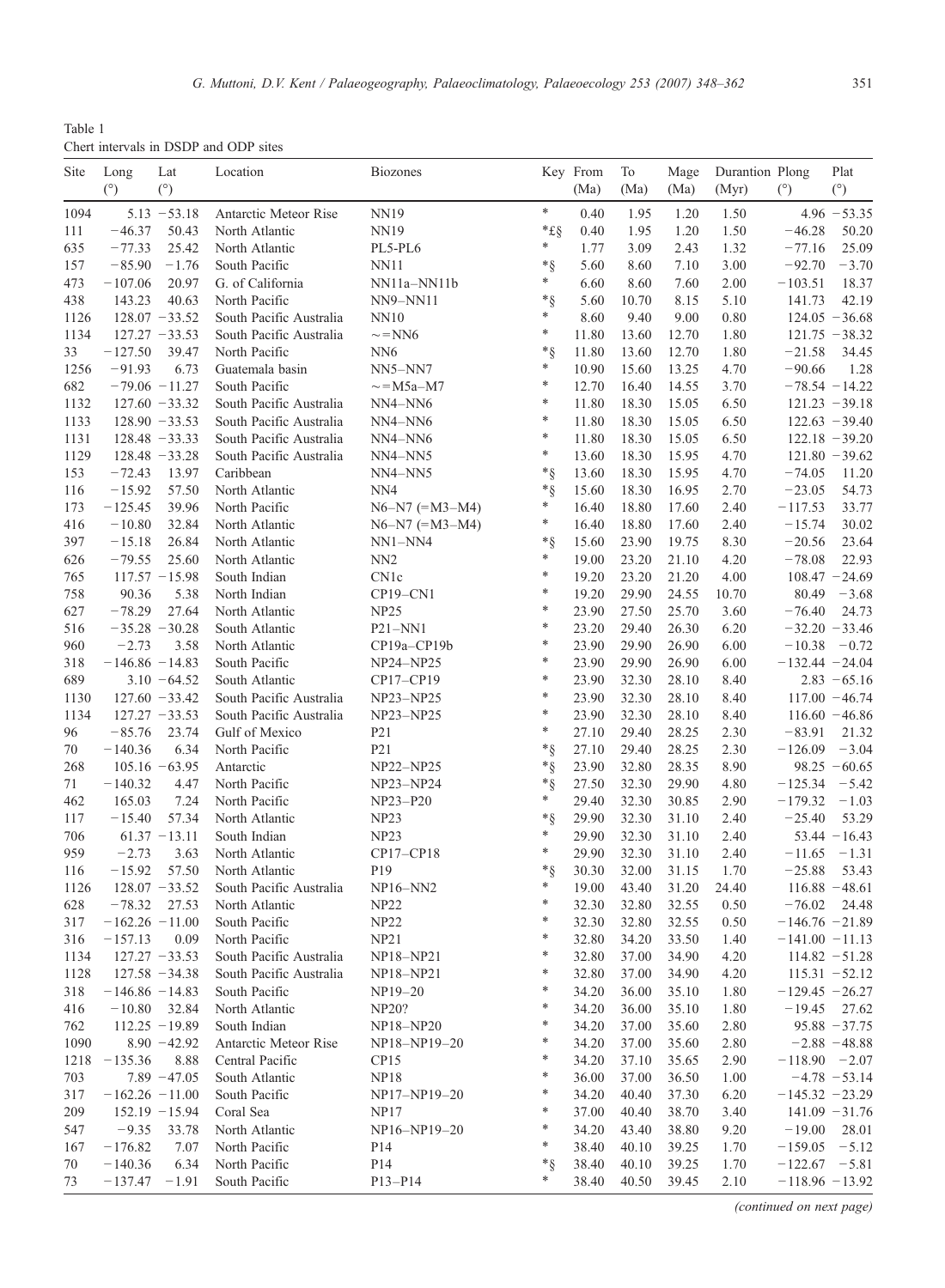|  |  | Table 1 (continued) |
|--|--|---------------------|
|--|--|---------------------|

| Site        | Long                 | Lat              | Location                         | <b>Biozones</b>                   |                    | Key From       | To             | Mage           | Durantion Plong |                        | Plat             |
|-------------|----------------------|------------------|----------------------------------|-----------------------------------|--------------------|----------------|----------------|----------------|-----------------|------------------------|------------------|
|             | (°)                  | (°)              |                                  |                                   |                    | (Ma)           | (Ma)           | (Ma)           | (Myr)           | $(^\circ)$             | (°)              |
| 1052        | $-76.63$             | 29.95            | North Atlantic Blake Nose        | $P12 - P13$                       | $\ast$             | 40.10          | 43.60          | 41.85          | 3.50            | $-73.42$               | 26.94            |
| 702         |                      | $-26.37 - 50.95$ | South Atlantic                   | <b>NP16</b>                       | *                  | 40.40          | 43.40          | 41.90          | 3.00            |                        | $-19.14 - 54.22$ |
| 707         | 59.02                | $-7.55$          | South Indian                     | NP15-NP17                         | *                  | 37.00          | 47.30          | 42.15          | 10.30           |                        | $46.79 - 13.86$  |
| 313         | $-170.95$            | 20.17            | North Pacific                    | NP11-NP22                         | $*_{\S}$           | 32.30          | 53.61          | 42.96          | 21.31           | $-151.79$              | 6.22             |
| 370         | $-10.78$             | 32.84            | North Atlantic                   | NP14a-NP17                        | *£                 | 37.00          | 49.70          | 43.35          | 12.70           | $-21.35$               | 27.14            |
| 366         | $-19.85$             | 5.68             | North Atlantic                   | NP14-NP17                         | *£                 | 37.00          | 49.70          | 43.35          | 12.70           | $-32.93$               | 0.95             |
| 292         | 124.65               | 15.82            | Philippine Sea                   | NP12-NP20                         | $*_{\S}$           | 34.20          | 52.85          | 43.53          | 18.65           | 146.46                 | 10.88            |
| 738         |                      | $82.79 - 62.71$  | South Antarctic                  | CP13-CP14a                        | *                  | 40.40          | 47.30          | 43.85          | 6.90            |                        | $72.64 - 61.02$  |
| 318         | $-146.86 - 14.83$    |                  | South Pacific                    | $NP15-NP16$                       | *                  | 40.40          | 47.30          | 43.85          | 6.90            | $-126.47 - 28.71$      |                  |
| 703         |                      | $7.89 - 47.05$   | South Atlantic                   | NP15-NP16                         | *                  | 40.40          | 47.30          | 43.85          | 6.90            |                        | $-10.00 - 53.87$ |
| 1183        | 157.02               | $-1.18$          | Pacific Ontong Java              | <b>NP9-NP22</b>                   | *                  | 32.30          | 56.20          | 44.25          | 23.90           |                        | $174.39 - 12.64$ |
| 530         |                      | $9.39 - 19.19$   | South Atlantic                   | <b>NP15</b>                       |                    | *§£ 43.40      | 47.30          | 45.35          | 3.90            |                        | $-6.25 -26.24$   |
| 749         |                      | $76.41 - 58.72$  | South Indian                     | NP13-NP16                         | *                  | 40.40          | 50.60          | 45.50          | 10.20           |                        | $65.33 - 57.25$  |
| 748         |                      | $79.00 - 58.44$  | South Indian                     | $NP13-NP16$                       | *                  | 40.40          | 50.60          | 45.50          | 10.20           |                        | $67.80 - 56.93$  |
| 387         | $-67.67$             | 32.32            | North Atlantic                   | $\sim$ NP15a–NP15b                | *£                 | 44.50          | 47.30          | 45.90          | 2.80            | $-64.25$               | 28.85            |
| 219         | 72.88                | 9.03             | Arabian Sea                      | $P10 - P11$                       | *                  | 43.60          | 49.00          | 46.30          | 5.40            | 53.25                  | $-7.31$          |
| 761         |                      | $115.54 - 16.74$ | South Indian                     | NP14-NP15                         | *                  | 43.40          | 49.70          | 46.55          | 6.30            |                        | $95.68 - 37.17$  |
| 70          | $-140.36$            | 6.34             | North Pacific                    | NP14-NP15                         | $*_{\S}$           | 43.40          | 49.70          | 46.55          | 6.30            | $-122.31$              | $-7.84$          |
| 13          | $-18.23$             | 6.04             | North Atlantic                   | NP14-NP15                         | $*_{\S}$<br>*      | 43.40          | 49.70          | 46.55          | 6.30            | $-32.41$               | 1.40             |
| 264         |                      | $112.04 - 34.97$ | Indian                           | NP14-NP15                         |                    | 43.40          | 49.70          | 46.55          | 6.30            |                        | $88.54 - 55.01$  |
| 208         |                      | $161.22 - 26.11$ | Tasman Sea                       | NP14-NP15                         | $*_{\S}$           | 43.40          | 49.70          | 46.55          | 6.30            |                        | $152.52 - 41.75$ |
| 207         |                      | $165.43 - 36.96$ | Tasman Sea                       | NP12-NP16                         | $*_{\S}$<br>*      | 40.40          | 52.85          | 46.62          | 12.45           |                        | $162.50 - 50.89$ |
| 959         | $-2.73$<br>$-143.88$ | 3.63             | North Atlantic                   | CP8a-CP14b                        | *                  | 37.10          | 56.20          | 46.65          | 19.10           | $-17.34$               | $-2.58$          |
| 1222        |                      | 13.82<br>16.87   | Central Pacific                  | $CP9a-RP15 \sim = CP9a-P14$       |                    | 38.40          | 55.00<br>55.00 | 46.70<br>47.70 | 16.60           | $-126.76$<br>$-122.03$ | $-0.94$          |
| 1217<br>585 | $-138.10$<br>156.82  |                  | Central Pacific<br>North Pacific | $NP10 - RP14 \sim = NP10 - CP14a$ | *                  | 40.40          |                |                | 14.60<br>8.70   |                        | 2.32<br>$-1.08$  |
| 462         | 165.03               | 13.48<br>7.24    | North Pacific                    | $P7-P11$                          | *                  | 43.60<br>43.40 | 52.30<br>52.85 | 47.95<br>48.12 | 9.45            | 175.42<br>$-177.53$    | $-8.63$          |
| 317         | $-162.26 -11.00$     |                  | South Pacific                    | NP12-NP15<br>NP12-NP15            | *                  | 43.40          | 52.85          | 48.12          | 9.45            | $-143.72 - 28.10$      |                  |
| 1050        | $-76.23$             | 30.10            | North Atlantic Blake Nose        | CP11a-CP13a                       | *                  | 46.10          | 50.60          | 48.35          | 4.50            | $-72.66$               | 27.82            |
| 552         | $-23.23$             | 56.04            | North Atlantic                   | <b>NP14</b>                       |                    | *§£ 47.30      | 49.70          | 48.50          | 2.40            | $-35.23$               | 51.55            |
| 106         | $-69.46$             | 36.43            | North Atlantic                   | <b>NP14</b>                       | *                  | 47.30          | 49.70          | 48.50          | 2.40            | $-65.18$               | 33.39            |
| 1216        | $-139.48$            | 21.45            | Central Pacific                  | $RP9 - RP11 \sim = P9 - CP12$     | *                  | 47.30          | 50.40          | 48.85          | 3.10            | $-124.49$              | 6.09             |
| 386         | $-64.25$             | 31.19            | North Atlantic                   | $NP13-NP14b$                      | *£                 | 47.30          | 50.60          | 48.95          | 3.30            | $-61.01$               | 27.56            |
| 1136        |                      | $84.83 - 59.65$  | Antarctic Kerguelen              | $CP9b - CP13b$                    | *                  | 44.50          | 53.61          | 49.06          | 9.11            |                        | $71.42 - 57.90$  |
| 765         |                      | $117.57 - 15.98$ | South Indian                     | CP12a                             | *                  | 48.50          | 49.70          | 49.10          | 1.20            |                        | $96.88 - 36.76$  |
| 612         | $-72.77$             | 38.82            | North Atlantic                   | NP <sub>14a</sub>                 | *£                 | 48.50          | 49.70          | 49.10          | 1.20            | $-67.91$               | 36.17            |
| 1049        | $-76.12$             | 30.15            | North Atlantic Blake Nose        | CP12a                             | *                  | 48.50          | 49.70          | 49.10          | 1.20            | $-72.51$               | 27.95            |
| 390         | $-76.11$             | 30.14            | North Atlantic                   | NP14a                             | *£                 | 48.50          | 49.70          | 49.10          | 1.20            | $-72.50$               | 27.94            |
| 960         | $-2.73$              | 3.58             | North Atlantic                   | CP10-CP13a                        | *                  | 46.10          | 52.85          | 49.47          | 6.75            | $-18.27$               | $-2.55$          |
| 98          | $-77.31$             | 25.38            | North Atlantic                   | P <sub>9</sub>                    | *                  | 49.00          | 50.40          | 49.70          | 1.40            | $-74.31$               | 23.44            |
| 206         | 165.45               | $-32.01$         | Tasman Sea                       | $NP12-NP14$                       | $^{\ast}$ §        | 47.30          | 52.85          | 50.07          | 5.55            |                        | $158.61 - 47.06$ |
| 1220        | $-142.77$            | 10.18            | Central Pacific                  | $RP8-RP11 \sim = CP10-CP12$       | *                  | 47.30          | 52.85          | 50.07          | 5.55            | $-126.10$              | $-6.06$          |
| 356         |                      | $-41.09 -28.29$  | South Atlantic                   | NP13                              | *£                 | 49.70          | 50.60          | 50.15          | 0.90            |                        | $-37.81 - 32.10$ |
| 384         | $-51.66$             | 40.36            | North Atlantic                   | NP13                              | $\,{}^*\mathrm{f}$ | 49.70          | 50.60          | 50.15          | 0.90            | $-47.63$               | 35.71            |
| 316         | $-157.13$            | 0.09             | North Pacific                    | NP11-NP14                         | *                  | 47.30          | 53.61          | 50.46          | 6.31            | $-139.39 - 18.12$      |                  |
| 219         | 72.88                | 9.03             | Arabian Sea                      | P8                                | *                  | 50.40          | 50.80          | 50.60          | 0.40            |                        | $50.71 - 10.89$  |
| 613         | $-72.52$             | 38.77            | North Atlantic                   | NP12-NP14a                        | *£                 | 48.50          | 52.85          | 50.67          | 4.35            | $-67.45$               | 36.19            |
| 1186        | 159.85               | $-0.68$          | Pacific Ontong Java              | $NP1-NP17$                        | *                  | 37.00          | 65.00          | 51.00          | 28.00           |                        | $175.16 - 17.76$ |
| 404         | $-23.25$             | 56.05            | North Atlantic                   | $NP12-NP13$                       | *£                 | 49.70          | 52.85          | 51.28          | 3.15            | $-36.19$               | 51.25            |
| 628         | $-78.32$             | 27.53            | North Atlantic                   | $P7-P8$                           | *                  | 50.40          | 52.30          | 51.35          | 1.90            | $-74.77$               | 25.73            |
| 1135        |                      | $84.27 - 59.70$  | Antarctic Kerguelen              | CP4-CP12/13                       | *                  | 43.40          | 59.70          | 51.55          | 16.30           |                        | $70.05 - 57.81$  |
| 1221        | $-143.70$            | 12.03            | Central Pacific                  | $P5-RP11 \sim P5-CP12$            | *                  | 47.30          | 55.90          | 51.60          | 8.60            | $-127.72$              | $-4.94$          |
| 612         | $-72.77$             | 38.82            | North Atlantic                   | <b>NP12</b>                       | $\,{}^*\mathrm{f}$ | 50.60          | 52.85          | 51.72          | 2.25            | $-67.44$               | 36.23            |
| 387         | $-67.67$             | 32.32            | North Atlantic                   | NP12                              | *£                 | 50.60          | 52.85          | 51.72          | 2.25            | $-63.67$               | 29.20            |
| 405         | $-22.06$             | 55.34            | North Atlantic                   | NP12                              | *£                 | 50.60          | 52.85          | 51.72          | 2.25            | $-35.10$               | 50.53            |
| 698         |                      | $-33.10 - 51.46$ | South Atlantic                   | NP12                              | *                  | 50.60          | 52.85          | 51.72          | 2.25            |                        | $-26.93 - 54.98$ |
| 111         | $-46.37$             | 50.43            | North Atlantic                   | NP12                              |                    | *£§ 50.60      | 52.85          | 51.72          | 2.25            | $-40.82$               | 45.02            |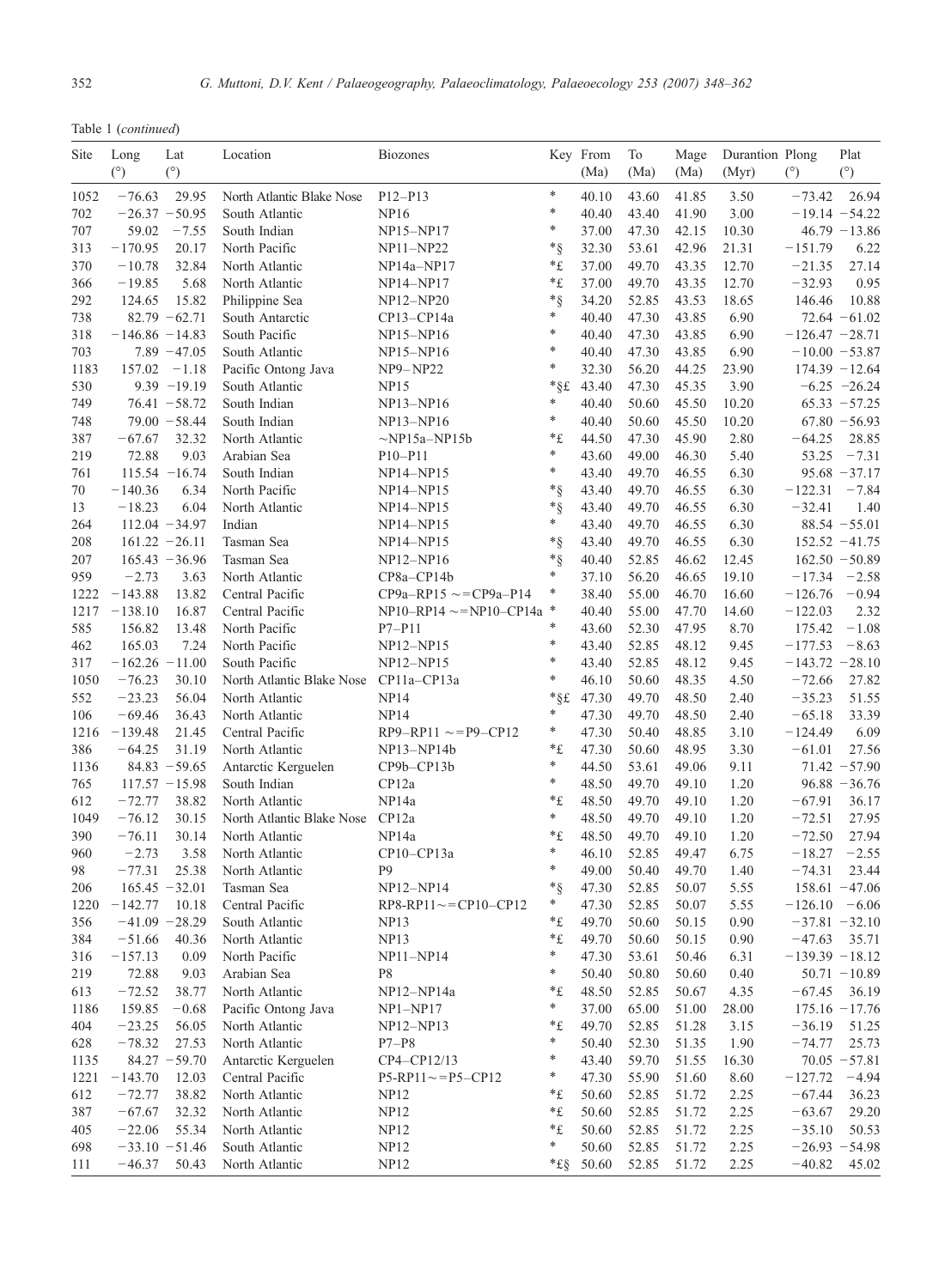|  |  | Table 1 (continued) |
|--|--|---------------------|
|--|--|---------------------|

| ∗o<br>$-74.08$<br>39.80<br>North Atlantic<br><b>NP12</b><br>2.25<br>$-68.51$<br>37.35<br>ISL.B.<br>50.60<br>52.85<br>51.72<br>*<br>$-3.67$<br>3.45<br>CP10<br>50.60<br>52.85<br>51.72<br>2.25<br>$-19.90$<br>$-2.93$<br>961<br>North Atlantic<br>*<br>$81.24 - 57.59$<br>South Indian<br><b>NP12</b><br>50.60<br>52.85<br>2.25<br>$67.10 - 55.73$<br>750<br>51.72<br>*<br>627<br>$-78.29$<br>27.64<br><b>NP12</b><br>50.60<br>52.85<br>2.25<br>25.84<br>North Atlantic<br>51.72<br>$-74.67$<br>$\ast$<br>762<br>$112.25 - 19.89$<br>50.60<br>53.61<br>52.10<br>3.01<br>$88.75 - 40.31$<br>South Indian<br>NP11-NP12<br>$\ast$<br>738<br>$82.79 - 62.71$<br>49.70<br>55.16<br>52.43<br>South Antarctic<br>CP8b-CP11<br>5.46<br>$68.67 - 60.81$<br>*<br>702<br>$-26.37 - 50.95$<br>South Atlantic<br>NP9b-NP12<br>50.60<br>55.16<br>52.88<br>4.56<br>$-19.95 - 54.27$<br>×<br>707<br>59.02<br>$-7.55$<br>South Indian<br>$NP9-NP13$<br>49.70<br>56.20<br>52.95<br>6.50<br>$43.01 - 16.04$<br>*<br>700<br>$-30.28 - 51.53$<br>South Atlantic<br>50.60<br>56.20<br>53.40<br>5.60<br>$NP9-NP12$<br>$-24.15 - 55.21$<br>*§<br>50.60<br>56.20<br>$-69.38$<br>55.34<br>Caribbean<br><b>NP9-NP12</b><br>53.40<br>5.60<br>$-79.28$<br>11.74<br>146<br>*§<br>119<br>$-7.97$<br>45.03<br>50.60<br>56.20<br>$-20.72$<br>North Atlantic<br><b>NP9-NP12</b><br>53.40<br>5.60<br>40.55<br>*<br>98<br>$-77.31$<br>25.38<br>North Atlantic<br>52.30<br>54.70<br>$-73.79$<br>23.47<br>P <sub>6</sub><br>53.50<br>2.40<br>*<br>96<br>$-85.76$<br>23.74<br>Gulf of Mexico<br>P <sub>6</sub><br>52.30<br>54.70<br>2.40<br>$-82.33$<br>23.00<br>53.50<br>$*_{\S}$<br>$-15.40$<br>57.34<br>North Atlantic<br>NP10<br>53.61<br>55.00<br>54.31<br>1.39<br>$-29.15$<br>51.85<br>117<br>*<br>$-76.23$<br>30.10<br>53.61<br>$-71.80$<br>27.99<br>1050<br>North Atlantic Blake Nose<br>CP8b-CP9a<br>55.16<br>54.39<br>1.55<br>*<br>$79.00 - 58.44$<br>52.85<br>748<br>South Indian<br><b>NP9-NP12</b><br>56.20<br>54.53<br>3.35<br>$64.50 - 56.70$<br>$\ast$<br>752<br>$93.58 - 30.89$<br>South Indian<br>52.85<br>56.20<br>3.35<br>CP8-CP9<br>54.53<br>$61.77 - 47.94$<br>*<br>$-9.35$<br>33.78<br>North Atlantic<br>49.70<br>59.70<br>$-22.57$<br>27.10<br>547<br>$NP5-NP13$<br>54.70<br>10.00<br>152<br>$-74.61$<br>15.88<br>Caribbean<br>NP9-NP10<br>*§<br>53.61<br>56.20<br>54.90<br>2.59<br>$-84.51$<br>11.21<br>*<br>NP9b<br>634<br>$-77.32$<br>25.38<br>North Atlantic<br>55.00<br>55.16<br>55.08<br>0.16<br>$-73.56$<br>23.47<br>$\ast$<br>$-74.92$<br>15.75<br>North Atlantic Caribbean<br>$CP4-CP10$<br>50.60<br>59.70<br>9.10<br>$-84.76$<br>10.90<br>1001<br>55.15<br>*<br>1265<br>$2.63 - 28.83$<br>South Atlantic Walvis Ridge CP6-CP9a<br>53.61<br>57.50<br>55.56<br>3.89<br>$-18.77 - 36.58$<br>*<br>55.00<br>316<br>$-157.13$<br>0.09<br>North Pacific<br>NP <sub>9</sub><br>56.20<br>55.60<br>1.20<br>$-140.48 - 20.07$<br>*<br>$-33.10 - 51.46$<br>NP <sub>9</sub><br>55.00<br>56.20<br>698<br>South Atlantic<br>55.60<br>1.20<br>$-27.66 - 55.70$<br>*<br>961<br>$-3.67$<br>North Atlantic<br>55.16<br>57.50<br>2.34<br>$-3.97$<br>3.45<br>CP6-CP8a<br>56.33<br>$-21.44$<br>$*_{\S}$<br>$-72.43$<br>13.97<br>Caribbean<br>53.61<br>59.70<br>56.65<br>6.09<br>$-81.71$<br>9.84<br>153<br>$NP5-NP10$<br>90.54<br>8.93<br>*§<br>53.61<br>217<br>Indian Ocean<br>59.70<br>56.65<br>6.09<br>68.80<br>$-8.91$<br>$NP5-NP10$<br>390<br>$-76.11$<br>30.14<br>North Atlantic<br>NP7-NP8<br>*£<br>56.20<br>57.50<br>56.85<br>1.30<br>$-71.26$<br>27.97<br>*<br>30.15<br>1049<br>$-76.12$<br>North Atlantic Blake Nose<br>CP <sub>6</sub><br>56.90<br>57.50<br>57.20<br>0.60<br>$-71.18$<br>27.98<br>*<br>$-26.37 - 50.95$<br>57.30<br>58.40<br>702<br>South Atlantic<br>57.85<br>1.10<br>$-20.74 - 55.27$<br>$NP6-NP7$<br>$*_{\S}$<br>207<br>$165.43 - 36.96$<br>57.30<br>58.40<br>$159.55 - 51.50$<br>Tasman Sea<br>NP6-NP7<br>57.85<br>1.10<br>33.82<br>*<br>56.20<br>59.70<br>3.50<br>465<br>178.92<br>North Pacific<br>NP5-NP8<br>57.95<br>$-165.67$<br>11.49<br>$9.39 - 19.19$<br>*§£<br>53.61<br>63.80<br>$-11.36 - 28.42$<br>530<br>South Atlantic<br>$NP3-NP10$<br>58.71<br>10.19<br>208<br>$161.22 - 26.11$<br>Tasman Sea<br>$NP3-NP10$<br>*§<br>53.61<br>63.80<br>58.71<br>10.19<br>$148.97 - 42.57$<br>*<br>702<br>$-26.37 - 50.95$<br>South Atlantic<br>P <sub>3</sub> b<br>59.20<br>60.00<br>59.60<br>0.80<br>$-21.04 - 55.62$<br>*<br>698<br>$-33.10 - 51.46$<br>South Atlantic<br>NP4-NP7<br>57.30<br>62.20<br>59.75<br>4.90<br>$-28.50 - 56.45$<br>*<br>750<br>$81.24 - 57.59$<br>South Indian<br>57.50<br>62.20<br>59.85<br>4.70<br>$65.65 - 56.06$<br>NP4-NP6<br>*§<br>56.20<br>63.80<br>206<br>$165.45 - 32.01$<br>Tasman Sea<br>NP3-NP8?<br>60.00<br>7.60<br>$156.49 - 46.91$<br>*<br>90.36<br>5.38<br>CP1b-CP6<br>56.90<br>64.50<br>758<br>North Indian<br>60.70<br>7.60<br>$66.32 - 13.38$<br>*<br>$-76.23$<br>30.10<br>North Atlantic Blake Nose<br>CP3<br>59.70<br>62.20<br>60.95<br>2.50<br>$-70.65$<br>1050<br>27.91<br>$\ast$<br>0.09<br>$-157.13$<br>North Pacific<br>$NP3-NP5$<br>58.40<br>63.80<br>61.10<br>5.40<br>$-141.48 - 22.01$<br>316<br>$\ast$<br>1052<br>$-76.63$<br>29.95<br>North Atlantic Blake Nose<br>59.20<br>63.00<br>61.10<br>3.80<br>$-71.01$<br>27.83<br>$P1c-P3b$<br>×<br>$82.79 - 62.71$<br>58.40<br>738<br>South Antarctic<br>$CP1 - CP4$<br>65.00<br>61.70<br>6.60<br>$67.46 - 61.30$<br>×<br>58.40<br>752<br>$93.58 - 30.89$<br>South Indian<br>$CP1 - CP4$<br>65.00<br>61.70<br>6.60<br>$58.93 - 49.59$<br>$-30.28 - 51.53$<br>59.70<br>700<br>South Atlantic<br>NP3-NP4<br>63.80<br>61.75<br>4.10<br>$-25.83 - 56.76$<br>∗<br>462<br>7.24<br>North Pacific<br>59.70<br>63.80<br>61.75<br>$178.21 - 15.91$<br>165.03<br>NP3-NP4<br>4.10<br>$115.54 - 16.74$<br>$NP2-NP4$<br>59.70<br>64.50<br>62.10<br>4.80<br>$90.17 - 39.26$<br>761<br>South Indian<br>*<br>1049<br>30.15<br>CP <sub>2</sub><br>62.20<br>63.80<br>63.00<br>1.60<br>$-70.10$<br>27.96<br>$-76.12$<br>North Atlantic Blake Nose | Site | Long<br>(°) | Lat<br>(°) | Location | <b>Biozones</b> | Key From<br>(Ma) | To<br>(Ma) | Mage<br>(Ma) | Durantion Plong<br>(Myr) | (°) | Plat<br>(°) |
|-------------------------------------------------------------------------------------------------------------------------------------------------------------------------------------------------------------------------------------------------------------------------------------------------------------------------------------------------------------------------------------------------------------------------------------------------------------------------------------------------------------------------------------------------------------------------------------------------------------------------------------------------------------------------------------------------------------------------------------------------------------------------------------------------------------------------------------------------------------------------------------------------------------------------------------------------------------------------------------------------------------------------------------------------------------------------------------------------------------------------------------------------------------------------------------------------------------------------------------------------------------------------------------------------------------------------------------------------------------------------------------------------------------------------------------------------------------------------------------------------------------------------------------------------------------------------------------------------------------------------------------------------------------------------------------------------------------------------------------------------------------------------------------------------------------------------------------------------------------------------------------------------------------------------------------------------------------------------------------------------------------------------------------------------------------------------------------------------------------------------------------------------------------------------------------------------------------------------------------------------------------------------------------------------------------------------------------------------------------------------------------------------------------------------------------------------------------------------------------------------------------------------------------------------------------------------------------------------------------------------------------------------------------------------------------------------------------------------------------------------------------------------------------------------------------------------------------------------------------------------------------------------------------------------------------------------------------------------------------------------------------------------------------------------------------------------------------------------------------------------------------------------------------------------------------------------------------------------------------------------------------------------------------------------------------------------------------------------------------------------------------------------------------------------------------------------------------------------------------------------------------------------------------------------------------------------------------------------------------------------------------------------------------------------------------------------------------------------------------------------------------------------------------------------------------------------------------------------------------------------------------------------------------------------------------------------------------------------------------------------------------------------------------------------------------------------------------------------------------------------------------------------------------------------------------------------------------------------------------------------------------------------------------------------------------------------------------------------------------------------------------------------------------------------------------------------------------------------------------------------------------------------------------------------------------------------------------------------------------------------------------------------------------------------------------------------------------------------------------------------------------------------------------------------------------------------------------------------------------------------------------------------------------------------------------------------------------------------------------------------------------------------------------------------------------------------------------------------------------------------------------------------------------------------------------------------------------------------------------------------------------------------------------------------------------------------------------------------------------------------------------------------------------------------------------------------------------------------------------------------------------------------------------------------------------------------------------------------------------------------------------------------------------------------------------------------------------------------------------------------------------------------------------------------------------------------------------------------------------------------------------------------------------------------------------------------------------------------------------------------------------------------------------|------|-------------|------------|----------|-----------------|------------------|------------|--------------|--------------------------|-----|-------------|
|                                                                                                                                                                                                                                                                                                                                                                                                                                                                                                                                                                                                                                                                                                                                                                                                                                                                                                                                                                                                                                                                                                                                                                                                                                                                                                                                                                                                                                                                                                                                                                                                                                                                                                                                                                                                                                                                                                                                                                                                                                                                                                                                                                                                                                                                                                                                                                                                                                                                                                                                                                                                                                                                                                                                                                                                                                                                                                                                                                                                                                                                                                                                                                                                                                                                                                                                                                                                                                                                                                                                                                                                                                                                                                                                                                                                                                                                                                                                                                                                                                                                                                                                                                                                                                                                                                                                                                                                                                                                                                                                                                                                                                                                                                                                                                                                                                                                                                                                                                                                                                                                                                                                                                                                                                                                                                                                                                                                                                                                                                                                                                                                                                                                                                                                                                                                                                                                                                                                                                                                                                     |      |             |            |          |                 |                  |            |              |                          |     |             |
|                                                                                                                                                                                                                                                                                                                                                                                                                                                                                                                                                                                                                                                                                                                                                                                                                                                                                                                                                                                                                                                                                                                                                                                                                                                                                                                                                                                                                                                                                                                                                                                                                                                                                                                                                                                                                                                                                                                                                                                                                                                                                                                                                                                                                                                                                                                                                                                                                                                                                                                                                                                                                                                                                                                                                                                                                                                                                                                                                                                                                                                                                                                                                                                                                                                                                                                                                                                                                                                                                                                                                                                                                                                                                                                                                                                                                                                                                                                                                                                                                                                                                                                                                                                                                                                                                                                                                                                                                                                                                                                                                                                                                                                                                                                                                                                                                                                                                                                                                                                                                                                                                                                                                                                                                                                                                                                                                                                                                                                                                                                                                                                                                                                                                                                                                                                                                                                                                                                                                                                                                                     |      |             |            |          |                 |                  |            |              |                          |     |             |
|                                                                                                                                                                                                                                                                                                                                                                                                                                                                                                                                                                                                                                                                                                                                                                                                                                                                                                                                                                                                                                                                                                                                                                                                                                                                                                                                                                                                                                                                                                                                                                                                                                                                                                                                                                                                                                                                                                                                                                                                                                                                                                                                                                                                                                                                                                                                                                                                                                                                                                                                                                                                                                                                                                                                                                                                                                                                                                                                                                                                                                                                                                                                                                                                                                                                                                                                                                                                                                                                                                                                                                                                                                                                                                                                                                                                                                                                                                                                                                                                                                                                                                                                                                                                                                                                                                                                                                                                                                                                                                                                                                                                                                                                                                                                                                                                                                                                                                                                                                                                                                                                                                                                                                                                                                                                                                                                                                                                                                                                                                                                                                                                                                                                                                                                                                                                                                                                                                                                                                                                                                     |      |             |            |          |                 |                  |            |              |                          |     |             |
|                                                                                                                                                                                                                                                                                                                                                                                                                                                                                                                                                                                                                                                                                                                                                                                                                                                                                                                                                                                                                                                                                                                                                                                                                                                                                                                                                                                                                                                                                                                                                                                                                                                                                                                                                                                                                                                                                                                                                                                                                                                                                                                                                                                                                                                                                                                                                                                                                                                                                                                                                                                                                                                                                                                                                                                                                                                                                                                                                                                                                                                                                                                                                                                                                                                                                                                                                                                                                                                                                                                                                                                                                                                                                                                                                                                                                                                                                                                                                                                                                                                                                                                                                                                                                                                                                                                                                                                                                                                                                                                                                                                                                                                                                                                                                                                                                                                                                                                                                                                                                                                                                                                                                                                                                                                                                                                                                                                                                                                                                                                                                                                                                                                                                                                                                                                                                                                                                                                                                                                                                                     |      |             |            |          |                 |                  |            |              |                          |     |             |
|                                                                                                                                                                                                                                                                                                                                                                                                                                                                                                                                                                                                                                                                                                                                                                                                                                                                                                                                                                                                                                                                                                                                                                                                                                                                                                                                                                                                                                                                                                                                                                                                                                                                                                                                                                                                                                                                                                                                                                                                                                                                                                                                                                                                                                                                                                                                                                                                                                                                                                                                                                                                                                                                                                                                                                                                                                                                                                                                                                                                                                                                                                                                                                                                                                                                                                                                                                                                                                                                                                                                                                                                                                                                                                                                                                                                                                                                                                                                                                                                                                                                                                                                                                                                                                                                                                                                                                                                                                                                                                                                                                                                                                                                                                                                                                                                                                                                                                                                                                                                                                                                                                                                                                                                                                                                                                                                                                                                                                                                                                                                                                                                                                                                                                                                                                                                                                                                                                                                                                                                                                     |      |             |            |          |                 |                  |            |              |                          |     |             |
|                                                                                                                                                                                                                                                                                                                                                                                                                                                                                                                                                                                                                                                                                                                                                                                                                                                                                                                                                                                                                                                                                                                                                                                                                                                                                                                                                                                                                                                                                                                                                                                                                                                                                                                                                                                                                                                                                                                                                                                                                                                                                                                                                                                                                                                                                                                                                                                                                                                                                                                                                                                                                                                                                                                                                                                                                                                                                                                                                                                                                                                                                                                                                                                                                                                                                                                                                                                                                                                                                                                                                                                                                                                                                                                                                                                                                                                                                                                                                                                                                                                                                                                                                                                                                                                                                                                                                                                                                                                                                                                                                                                                                                                                                                                                                                                                                                                                                                                                                                                                                                                                                                                                                                                                                                                                                                                                                                                                                                                                                                                                                                                                                                                                                                                                                                                                                                                                                                                                                                                                                                     |      |             |            |          |                 |                  |            |              |                          |     |             |
|                                                                                                                                                                                                                                                                                                                                                                                                                                                                                                                                                                                                                                                                                                                                                                                                                                                                                                                                                                                                                                                                                                                                                                                                                                                                                                                                                                                                                                                                                                                                                                                                                                                                                                                                                                                                                                                                                                                                                                                                                                                                                                                                                                                                                                                                                                                                                                                                                                                                                                                                                                                                                                                                                                                                                                                                                                                                                                                                                                                                                                                                                                                                                                                                                                                                                                                                                                                                                                                                                                                                                                                                                                                                                                                                                                                                                                                                                                                                                                                                                                                                                                                                                                                                                                                                                                                                                                                                                                                                                                                                                                                                                                                                                                                                                                                                                                                                                                                                                                                                                                                                                                                                                                                                                                                                                                                                                                                                                                                                                                                                                                                                                                                                                                                                                                                                                                                                                                                                                                                                                                     |      |             |            |          |                 |                  |            |              |                          |     |             |
|                                                                                                                                                                                                                                                                                                                                                                                                                                                                                                                                                                                                                                                                                                                                                                                                                                                                                                                                                                                                                                                                                                                                                                                                                                                                                                                                                                                                                                                                                                                                                                                                                                                                                                                                                                                                                                                                                                                                                                                                                                                                                                                                                                                                                                                                                                                                                                                                                                                                                                                                                                                                                                                                                                                                                                                                                                                                                                                                                                                                                                                                                                                                                                                                                                                                                                                                                                                                                                                                                                                                                                                                                                                                                                                                                                                                                                                                                                                                                                                                                                                                                                                                                                                                                                                                                                                                                                                                                                                                                                                                                                                                                                                                                                                                                                                                                                                                                                                                                                                                                                                                                                                                                                                                                                                                                                                                                                                                                                                                                                                                                                                                                                                                                                                                                                                                                                                                                                                                                                                                                                     |      |             |            |          |                 |                  |            |              |                          |     |             |
|                                                                                                                                                                                                                                                                                                                                                                                                                                                                                                                                                                                                                                                                                                                                                                                                                                                                                                                                                                                                                                                                                                                                                                                                                                                                                                                                                                                                                                                                                                                                                                                                                                                                                                                                                                                                                                                                                                                                                                                                                                                                                                                                                                                                                                                                                                                                                                                                                                                                                                                                                                                                                                                                                                                                                                                                                                                                                                                                                                                                                                                                                                                                                                                                                                                                                                                                                                                                                                                                                                                                                                                                                                                                                                                                                                                                                                                                                                                                                                                                                                                                                                                                                                                                                                                                                                                                                                                                                                                                                                                                                                                                                                                                                                                                                                                                                                                                                                                                                                                                                                                                                                                                                                                                                                                                                                                                                                                                                                                                                                                                                                                                                                                                                                                                                                                                                                                                                                                                                                                                                                     |      |             |            |          |                 |                  |            |              |                          |     |             |
|                                                                                                                                                                                                                                                                                                                                                                                                                                                                                                                                                                                                                                                                                                                                                                                                                                                                                                                                                                                                                                                                                                                                                                                                                                                                                                                                                                                                                                                                                                                                                                                                                                                                                                                                                                                                                                                                                                                                                                                                                                                                                                                                                                                                                                                                                                                                                                                                                                                                                                                                                                                                                                                                                                                                                                                                                                                                                                                                                                                                                                                                                                                                                                                                                                                                                                                                                                                                                                                                                                                                                                                                                                                                                                                                                                                                                                                                                                                                                                                                                                                                                                                                                                                                                                                                                                                                                                                                                                                                                                                                                                                                                                                                                                                                                                                                                                                                                                                                                                                                                                                                                                                                                                                                                                                                                                                                                                                                                                                                                                                                                                                                                                                                                                                                                                                                                                                                                                                                                                                                                                     |      |             |            |          |                 |                  |            |              |                          |     |             |
|                                                                                                                                                                                                                                                                                                                                                                                                                                                                                                                                                                                                                                                                                                                                                                                                                                                                                                                                                                                                                                                                                                                                                                                                                                                                                                                                                                                                                                                                                                                                                                                                                                                                                                                                                                                                                                                                                                                                                                                                                                                                                                                                                                                                                                                                                                                                                                                                                                                                                                                                                                                                                                                                                                                                                                                                                                                                                                                                                                                                                                                                                                                                                                                                                                                                                                                                                                                                                                                                                                                                                                                                                                                                                                                                                                                                                                                                                                                                                                                                                                                                                                                                                                                                                                                                                                                                                                                                                                                                                                                                                                                                                                                                                                                                                                                                                                                                                                                                                                                                                                                                                                                                                                                                                                                                                                                                                                                                                                                                                                                                                                                                                                                                                                                                                                                                                                                                                                                                                                                                                                     |      |             |            |          |                 |                  |            |              |                          |     |             |
|                                                                                                                                                                                                                                                                                                                                                                                                                                                                                                                                                                                                                                                                                                                                                                                                                                                                                                                                                                                                                                                                                                                                                                                                                                                                                                                                                                                                                                                                                                                                                                                                                                                                                                                                                                                                                                                                                                                                                                                                                                                                                                                                                                                                                                                                                                                                                                                                                                                                                                                                                                                                                                                                                                                                                                                                                                                                                                                                                                                                                                                                                                                                                                                                                                                                                                                                                                                                                                                                                                                                                                                                                                                                                                                                                                                                                                                                                                                                                                                                                                                                                                                                                                                                                                                                                                                                                                                                                                                                                                                                                                                                                                                                                                                                                                                                                                                                                                                                                                                                                                                                                                                                                                                                                                                                                                                                                                                                                                                                                                                                                                                                                                                                                                                                                                                                                                                                                                                                                                                                                                     |      |             |            |          |                 |                  |            |              |                          |     |             |
|                                                                                                                                                                                                                                                                                                                                                                                                                                                                                                                                                                                                                                                                                                                                                                                                                                                                                                                                                                                                                                                                                                                                                                                                                                                                                                                                                                                                                                                                                                                                                                                                                                                                                                                                                                                                                                                                                                                                                                                                                                                                                                                                                                                                                                                                                                                                                                                                                                                                                                                                                                                                                                                                                                                                                                                                                                                                                                                                                                                                                                                                                                                                                                                                                                                                                                                                                                                                                                                                                                                                                                                                                                                                                                                                                                                                                                                                                                                                                                                                                                                                                                                                                                                                                                                                                                                                                                                                                                                                                                                                                                                                                                                                                                                                                                                                                                                                                                                                                                                                                                                                                                                                                                                                                                                                                                                                                                                                                                                                                                                                                                                                                                                                                                                                                                                                                                                                                                                                                                                                                                     |      |             |            |          |                 |                  |            |              |                          |     |             |
|                                                                                                                                                                                                                                                                                                                                                                                                                                                                                                                                                                                                                                                                                                                                                                                                                                                                                                                                                                                                                                                                                                                                                                                                                                                                                                                                                                                                                                                                                                                                                                                                                                                                                                                                                                                                                                                                                                                                                                                                                                                                                                                                                                                                                                                                                                                                                                                                                                                                                                                                                                                                                                                                                                                                                                                                                                                                                                                                                                                                                                                                                                                                                                                                                                                                                                                                                                                                                                                                                                                                                                                                                                                                                                                                                                                                                                                                                                                                                                                                                                                                                                                                                                                                                                                                                                                                                                                                                                                                                                                                                                                                                                                                                                                                                                                                                                                                                                                                                                                                                                                                                                                                                                                                                                                                                                                                                                                                                                                                                                                                                                                                                                                                                                                                                                                                                                                                                                                                                                                                                                     |      |             |            |          |                 |                  |            |              |                          |     |             |
|                                                                                                                                                                                                                                                                                                                                                                                                                                                                                                                                                                                                                                                                                                                                                                                                                                                                                                                                                                                                                                                                                                                                                                                                                                                                                                                                                                                                                                                                                                                                                                                                                                                                                                                                                                                                                                                                                                                                                                                                                                                                                                                                                                                                                                                                                                                                                                                                                                                                                                                                                                                                                                                                                                                                                                                                                                                                                                                                                                                                                                                                                                                                                                                                                                                                                                                                                                                                                                                                                                                                                                                                                                                                                                                                                                                                                                                                                                                                                                                                                                                                                                                                                                                                                                                                                                                                                                                                                                                                                                                                                                                                                                                                                                                                                                                                                                                                                                                                                                                                                                                                                                                                                                                                                                                                                                                                                                                                                                                                                                                                                                                                                                                                                                                                                                                                                                                                                                                                                                                                                                     |      |             |            |          |                 |                  |            |              |                          |     |             |
|                                                                                                                                                                                                                                                                                                                                                                                                                                                                                                                                                                                                                                                                                                                                                                                                                                                                                                                                                                                                                                                                                                                                                                                                                                                                                                                                                                                                                                                                                                                                                                                                                                                                                                                                                                                                                                                                                                                                                                                                                                                                                                                                                                                                                                                                                                                                                                                                                                                                                                                                                                                                                                                                                                                                                                                                                                                                                                                                                                                                                                                                                                                                                                                                                                                                                                                                                                                                                                                                                                                                                                                                                                                                                                                                                                                                                                                                                                                                                                                                                                                                                                                                                                                                                                                                                                                                                                                                                                                                                                                                                                                                                                                                                                                                                                                                                                                                                                                                                                                                                                                                                                                                                                                                                                                                                                                                                                                                                                                                                                                                                                                                                                                                                                                                                                                                                                                                                                                                                                                                                                     |      |             |            |          |                 |                  |            |              |                          |     |             |
|                                                                                                                                                                                                                                                                                                                                                                                                                                                                                                                                                                                                                                                                                                                                                                                                                                                                                                                                                                                                                                                                                                                                                                                                                                                                                                                                                                                                                                                                                                                                                                                                                                                                                                                                                                                                                                                                                                                                                                                                                                                                                                                                                                                                                                                                                                                                                                                                                                                                                                                                                                                                                                                                                                                                                                                                                                                                                                                                                                                                                                                                                                                                                                                                                                                                                                                                                                                                                                                                                                                                                                                                                                                                                                                                                                                                                                                                                                                                                                                                                                                                                                                                                                                                                                                                                                                                                                                                                                                                                                                                                                                                                                                                                                                                                                                                                                                                                                                                                                                                                                                                                                                                                                                                                                                                                                                                                                                                                                                                                                                                                                                                                                                                                                                                                                                                                                                                                                                                                                                                                                     |      |             |            |          |                 |                  |            |              |                          |     |             |
|                                                                                                                                                                                                                                                                                                                                                                                                                                                                                                                                                                                                                                                                                                                                                                                                                                                                                                                                                                                                                                                                                                                                                                                                                                                                                                                                                                                                                                                                                                                                                                                                                                                                                                                                                                                                                                                                                                                                                                                                                                                                                                                                                                                                                                                                                                                                                                                                                                                                                                                                                                                                                                                                                                                                                                                                                                                                                                                                                                                                                                                                                                                                                                                                                                                                                                                                                                                                                                                                                                                                                                                                                                                                                                                                                                                                                                                                                                                                                                                                                                                                                                                                                                                                                                                                                                                                                                                                                                                                                                                                                                                                                                                                                                                                                                                                                                                                                                                                                                                                                                                                                                                                                                                                                                                                                                                                                                                                                                                                                                                                                                                                                                                                                                                                                                                                                                                                                                                                                                                                                                     |      |             |            |          |                 |                  |            |              |                          |     |             |
|                                                                                                                                                                                                                                                                                                                                                                                                                                                                                                                                                                                                                                                                                                                                                                                                                                                                                                                                                                                                                                                                                                                                                                                                                                                                                                                                                                                                                                                                                                                                                                                                                                                                                                                                                                                                                                                                                                                                                                                                                                                                                                                                                                                                                                                                                                                                                                                                                                                                                                                                                                                                                                                                                                                                                                                                                                                                                                                                                                                                                                                                                                                                                                                                                                                                                                                                                                                                                                                                                                                                                                                                                                                                                                                                                                                                                                                                                                                                                                                                                                                                                                                                                                                                                                                                                                                                                                                                                                                                                                                                                                                                                                                                                                                                                                                                                                                                                                                                                                                                                                                                                                                                                                                                                                                                                                                                                                                                                                                                                                                                                                                                                                                                                                                                                                                                                                                                                                                                                                                                                                     |      |             |            |          |                 |                  |            |              |                          |     |             |
|                                                                                                                                                                                                                                                                                                                                                                                                                                                                                                                                                                                                                                                                                                                                                                                                                                                                                                                                                                                                                                                                                                                                                                                                                                                                                                                                                                                                                                                                                                                                                                                                                                                                                                                                                                                                                                                                                                                                                                                                                                                                                                                                                                                                                                                                                                                                                                                                                                                                                                                                                                                                                                                                                                                                                                                                                                                                                                                                                                                                                                                                                                                                                                                                                                                                                                                                                                                                                                                                                                                                                                                                                                                                                                                                                                                                                                                                                                                                                                                                                                                                                                                                                                                                                                                                                                                                                                                                                                                                                                                                                                                                                                                                                                                                                                                                                                                                                                                                                                                                                                                                                                                                                                                                                                                                                                                                                                                                                                                                                                                                                                                                                                                                                                                                                                                                                                                                                                                                                                                                                                     |      |             |            |          |                 |                  |            |              |                          |     |             |
|                                                                                                                                                                                                                                                                                                                                                                                                                                                                                                                                                                                                                                                                                                                                                                                                                                                                                                                                                                                                                                                                                                                                                                                                                                                                                                                                                                                                                                                                                                                                                                                                                                                                                                                                                                                                                                                                                                                                                                                                                                                                                                                                                                                                                                                                                                                                                                                                                                                                                                                                                                                                                                                                                                                                                                                                                                                                                                                                                                                                                                                                                                                                                                                                                                                                                                                                                                                                                                                                                                                                                                                                                                                                                                                                                                                                                                                                                                                                                                                                                                                                                                                                                                                                                                                                                                                                                                                                                                                                                                                                                                                                                                                                                                                                                                                                                                                                                                                                                                                                                                                                                                                                                                                                                                                                                                                                                                                                                                                                                                                                                                                                                                                                                                                                                                                                                                                                                                                                                                                                                                     |      |             |            |          |                 |                  |            |              |                          |     |             |
|                                                                                                                                                                                                                                                                                                                                                                                                                                                                                                                                                                                                                                                                                                                                                                                                                                                                                                                                                                                                                                                                                                                                                                                                                                                                                                                                                                                                                                                                                                                                                                                                                                                                                                                                                                                                                                                                                                                                                                                                                                                                                                                                                                                                                                                                                                                                                                                                                                                                                                                                                                                                                                                                                                                                                                                                                                                                                                                                                                                                                                                                                                                                                                                                                                                                                                                                                                                                                                                                                                                                                                                                                                                                                                                                                                                                                                                                                                                                                                                                                                                                                                                                                                                                                                                                                                                                                                                                                                                                                                                                                                                                                                                                                                                                                                                                                                                                                                                                                                                                                                                                                                                                                                                                                                                                                                                                                                                                                                                                                                                                                                                                                                                                                                                                                                                                                                                                                                                                                                                                                                     |      |             |            |          |                 |                  |            |              |                          |     |             |
|                                                                                                                                                                                                                                                                                                                                                                                                                                                                                                                                                                                                                                                                                                                                                                                                                                                                                                                                                                                                                                                                                                                                                                                                                                                                                                                                                                                                                                                                                                                                                                                                                                                                                                                                                                                                                                                                                                                                                                                                                                                                                                                                                                                                                                                                                                                                                                                                                                                                                                                                                                                                                                                                                                                                                                                                                                                                                                                                                                                                                                                                                                                                                                                                                                                                                                                                                                                                                                                                                                                                                                                                                                                                                                                                                                                                                                                                                                                                                                                                                                                                                                                                                                                                                                                                                                                                                                                                                                                                                                                                                                                                                                                                                                                                                                                                                                                                                                                                                                                                                                                                                                                                                                                                                                                                                                                                                                                                                                                                                                                                                                                                                                                                                                                                                                                                                                                                                                                                                                                                                                     |      |             |            |          |                 |                  |            |              |                          |     |             |
|                                                                                                                                                                                                                                                                                                                                                                                                                                                                                                                                                                                                                                                                                                                                                                                                                                                                                                                                                                                                                                                                                                                                                                                                                                                                                                                                                                                                                                                                                                                                                                                                                                                                                                                                                                                                                                                                                                                                                                                                                                                                                                                                                                                                                                                                                                                                                                                                                                                                                                                                                                                                                                                                                                                                                                                                                                                                                                                                                                                                                                                                                                                                                                                                                                                                                                                                                                                                                                                                                                                                                                                                                                                                                                                                                                                                                                                                                                                                                                                                                                                                                                                                                                                                                                                                                                                                                                                                                                                                                                                                                                                                                                                                                                                                                                                                                                                                                                                                                                                                                                                                                                                                                                                                                                                                                                                                                                                                                                                                                                                                                                                                                                                                                                                                                                                                                                                                                                                                                                                                                                     |      |             |            |          |                 |                  |            |              |                          |     |             |
|                                                                                                                                                                                                                                                                                                                                                                                                                                                                                                                                                                                                                                                                                                                                                                                                                                                                                                                                                                                                                                                                                                                                                                                                                                                                                                                                                                                                                                                                                                                                                                                                                                                                                                                                                                                                                                                                                                                                                                                                                                                                                                                                                                                                                                                                                                                                                                                                                                                                                                                                                                                                                                                                                                                                                                                                                                                                                                                                                                                                                                                                                                                                                                                                                                                                                                                                                                                                                                                                                                                                                                                                                                                                                                                                                                                                                                                                                                                                                                                                                                                                                                                                                                                                                                                                                                                                                                                                                                                                                                                                                                                                                                                                                                                                                                                                                                                                                                                                                                                                                                                                                                                                                                                                                                                                                                                                                                                                                                                                                                                                                                                                                                                                                                                                                                                                                                                                                                                                                                                                                                     |      |             |            |          |                 |                  |            |              |                          |     |             |
|                                                                                                                                                                                                                                                                                                                                                                                                                                                                                                                                                                                                                                                                                                                                                                                                                                                                                                                                                                                                                                                                                                                                                                                                                                                                                                                                                                                                                                                                                                                                                                                                                                                                                                                                                                                                                                                                                                                                                                                                                                                                                                                                                                                                                                                                                                                                                                                                                                                                                                                                                                                                                                                                                                                                                                                                                                                                                                                                                                                                                                                                                                                                                                                                                                                                                                                                                                                                                                                                                                                                                                                                                                                                                                                                                                                                                                                                                                                                                                                                                                                                                                                                                                                                                                                                                                                                                                                                                                                                                                                                                                                                                                                                                                                                                                                                                                                                                                                                                                                                                                                                                                                                                                                                                                                                                                                                                                                                                                                                                                                                                                                                                                                                                                                                                                                                                                                                                                                                                                                                                                     |      |             |            |          |                 |                  |            |              |                          |     |             |
|                                                                                                                                                                                                                                                                                                                                                                                                                                                                                                                                                                                                                                                                                                                                                                                                                                                                                                                                                                                                                                                                                                                                                                                                                                                                                                                                                                                                                                                                                                                                                                                                                                                                                                                                                                                                                                                                                                                                                                                                                                                                                                                                                                                                                                                                                                                                                                                                                                                                                                                                                                                                                                                                                                                                                                                                                                                                                                                                                                                                                                                                                                                                                                                                                                                                                                                                                                                                                                                                                                                                                                                                                                                                                                                                                                                                                                                                                                                                                                                                                                                                                                                                                                                                                                                                                                                                                                                                                                                                                                                                                                                                                                                                                                                                                                                                                                                                                                                                                                                                                                                                                                                                                                                                                                                                                                                                                                                                                                                                                                                                                                                                                                                                                                                                                                                                                                                                                                                                                                                                                                     |      |             |            |          |                 |                  |            |              |                          |     |             |
|                                                                                                                                                                                                                                                                                                                                                                                                                                                                                                                                                                                                                                                                                                                                                                                                                                                                                                                                                                                                                                                                                                                                                                                                                                                                                                                                                                                                                                                                                                                                                                                                                                                                                                                                                                                                                                                                                                                                                                                                                                                                                                                                                                                                                                                                                                                                                                                                                                                                                                                                                                                                                                                                                                                                                                                                                                                                                                                                                                                                                                                                                                                                                                                                                                                                                                                                                                                                                                                                                                                                                                                                                                                                                                                                                                                                                                                                                                                                                                                                                                                                                                                                                                                                                                                                                                                                                                                                                                                                                                                                                                                                                                                                                                                                                                                                                                                                                                                                                                                                                                                                                                                                                                                                                                                                                                                                                                                                                                                                                                                                                                                                                                                                                                                                                                                                                                                                                                                                                                                                                                     |      |             |            |          |                 |                  |            |              |                          |     |             |
|                                                                                                                                                                                                                                                                                                                                                                                                                                                                                                                                                                                                                                                                                                                                                                                                                                                                                                                                                                                                                                                                                                                                                                                                                                                                                                                                                                                                                                                                                                                                                                                                                                                                                                                                                                                                                                                                                                                                                                                                                                                                                                                                                                                                                                                                                                                                                                                                                                                                                                                                                                                                                                                                                                                                                                                                                                                                                                                                                                                                                                                                                                                                                                                                                                                                                                                                                                                                                                                                                                                                                                                                                                                                                                                                                                                                                                                                                                                                                                                                                                                                                                                                                                                                                                                                                                                                                                                                                                                                                                                                                                                                                                                                                                                                                                                                                                                                                                                                                                                                                                                                                                                                                                                                                                                                                                                                                                                                                                                                                                                                                                                                                                                                                                                                                                                                                                                                                                                                                                                                                                     |      |             |            |          |                 |                  |            |              |                          |     |             |
|                                                                                                                                                                                                                                                                                                                                                                                                                                                                                                                                                                                                                                                                                                                                                                                                                                                                                                                                                                                                                                                                                                                                                                                                                                                                                                                                                                                                                                                                                                                                                                                                                                                                                                                                                                                                                                                                                                                                                                                                                                                                                                                                                                                                                                                                                                                                                                                                                                                                                                                                                                                                                                                                                                                                                                                                                                                                                                                                                                                                                                                                                                                                                                                                                                                                                                                                                                                                                                                                                                                                                                                                                                                                                                                                                                                                                                                                                                                                                                                                                                                                                                                                                                                                                                                                                                                                                                                                                                                                                                                                                                                                                                                                                                                                                                                                                                                                                                                                                                                                                                                                                                                                                                                                                                                                                                                                                                                                                                                                                                                                                                                                                                                                                                                                                                                                                                                                                                                                                                                                                                     |      |             |            |          |                 |                  |            |              |                          |     |             |
|                                                                                                                                                                                                                                                                                                                                                                                                                                                                                                                                                                                                                                                                                                                                                                                                                                                                                                                                                                                                                                                                                                                                                                                                                                                                                                                                                                                                                                                                                                                                                                                                                                                                                                                                                                                                                                                                                                                                                                                                                                                                                                                                                                                                                                                                                                                                                                                                                                                                                                                                                                                                                                                                                                                                                                                                                                                                                                                                                                                                                                                                                                                                                                                                                                                                                                                                                                                                                                                                                                                                                                                                                                                                                                                                                                                                                                                                                                                                                                                                                                                                                                                                                                                                                                                                                                                                                                                                                                                                                                                                                                                                                                                                                                                                                                                                                                                                                                                                                                                                                                                                                                                                                                                                                                                                                                                                                                                                                                                                                                                                                                                                                                                                                                                                                                                                                                                                                                                                                                                                                                     |      |             |            |          |                 |                  |            |              |                          |     |             |
|                                                                                                                                                                                                                                                                                                                                                                                                                                                                                                                                                                                                                                                                                                                                                                                                                                                                                                                                                                                                                                                                                                                                                                                                                                                                                                                                                                                                                                                                                                                                                                                                                                                                                                                                                                                                                                                                                                                                                                                                                                                                                                                                                                                                                                                                                                                                                                                                                                                                                                                                                                                                                                                                                                                                                                                                                                                                                                                                                                                                                                                                                                                                                                                                                                                                                                                                                                                                                                                                                                                                                                                                                                                                                                                                                                                                                                                                                                                                                                                                                                                                                                                                                                                                                                                                                                                                                                                                                                                                                                                                                                                                                                                                                                                                                                                                                                                                                                                                                                                                                                                                                                                                                                                                                                                                                                                                                                                                                                                                                                                                                                                                                                                                                                                                                                                                                                                                                                                                                                                                                                     |      |             |            |          |                 |                  |            |              |                          |     |             |
|                                                                                                                                                                                                                                                                                                                                                                                                                                                                                                                                                                                                                                                                                                                                                                                                                                                                                                                                                                                                                                                                                                                                                                                                                                                                                                                                                                                                                                                                                                                                                                                                                                                                                                                                                                                                                                                                                                                                                                                                                                                                                                                                                                                                                                                                                                                                                                                                                                                                                                                                                                                                                                                                                                                                                                                                                                                                                                                                                                                                                                                                                                                                                                                                                                                                                                                                                                                                                                                                                                                                                                                                                                                                                                                                                                                                                                                                                                                                                                                                                                                                                                                                                                                                                                                                                                                                                                                                                                                                                                                                                                                                                                                                                                                                                                                                                                                                                                                                                                                                                                                                                                                                                                                                                                                                                                                                                                                                                                                                                                                                                                                                                                                                                                                                                                                                                                                                                                                                                                                                                                     |      |             |            |          |                 |                  |            |              |                          |     |             |
|                                                                                                                                                                                                                                                                                                                                                                                                                                                                                                                                                                                                                                                                                                                                                                                                                                                                                                                                                                                                                                                                                                                                                                                                                                                                                                                                                                                                                                                                                                                                                                                                                                                                                                                                                                                                                                                                                                                                                                                                                                                                                                                                                                                                                                                                                                                                                                                                                                                                                                                                                                                                                                                                                                                                                                                                                                                                                                                                                                                                                                                                                                                                                                                                                                                                                                                                                                                                                                                                                                                                                                                                                                                                                                                                                                                                                                                                                                                                                                                                                                                                                                                                                                                                                                                                                                                                                                                                                                                                                                                                                                                                                                                                                                                                                                                                                                                                                                                                                                                                                                                                                                                                                                                                                                                                                                                                                                                                                                                                                                                                                                                                                                                                                                                                                                                                                                                                                                                                                                                                                                     |      |             |            |          |                 |                  |            |              |                          |     |             |
|                                                                                                                                                                                                                                                                                                                                                                                                                                                                                                                                                                                                                                                                                                                                                                                                                                                                                                                                                                                                                                                                                                                                                                                                                                                                                                                                                                                                                                                                                                                                                                                                                                                                                                                                                                                                                                                                                                                                                                                                                                                                                                                                                                                                                                                                                                                                                                                                                                                                                                                                                                                                                                                                                                                                                                                                                                                                                                                                                                                                                                                                                                                                                                                                                                                                                                                                                                                                                                                                                                                                                                                                                                                                                                                                                                                                                                                                                                                                                                                                                                                                                                                                                                                                                                                                                                                                                                                                                                                                                                                                                                                                                                                                                                                                                                                                                                                                                                                                                                                                                                                                                                                                                                                                                                                                                                                                                                                                                                                                                                                                                                                                                                                                                                                                                                                                                                                                                                                                                                                                                                     |      |             |            |          |                 |                  |            |              |                          |     |             |
|                                                                                                                                                                                                                                                                                                                                                                                                                                                                                                                                                                                                                                                                                                                                                                                                                                                                                                                                                                                                                                                                                                                                                                                                                                                                                                                                                                                                                                                                                                                                                                                                                                                                                                                                                                                                                                                                                                                                                                                                                                                                                                                                                                                                                                                                                                                                                                                                                                                                                                                                                                                                                                                                                                                                                                                                                                                                                                                                                                                                                                                                                                                                                                                                                                                                                                                                                                                                                                                                                                                                                                                                                                                                                                                                                                                                                                                                                                                                                                                                                                                                                                                                                                                                                                                                                                                                                                                                                                                                                                                                                                                                                                                                                                                                                                                                                                                                                                                                                                                                                                                                                                                                                                                                                                                                                                                                                                                                                                                                                                                                                                                                                                                                                                                                                                                                                                                                                                                                                                                                                                     |      |             |            |          |                 |                  |            |              |                          |     |             |
|                                                                                                                                                                                                                                                                                                                                                                                                                                                                                                                                                                                                                                                                                                                                                                                                                                                                                                                                                                                                                                                                                                                                                                                                                                                                                                                                                                                                                                                                                                                                                                                                                                                                                                                                                                                                                                                                                                                                                                                                                                                                                                                                                                                                                                                                                                                                                                                                                                                                                                                                                                                                                                                                                                                                                                                                                                                                                                                                                                                                                                                                                                                                                                                                                                                                                                                                                                                                                                                                                                                                                                                                                                                                                                                                                                                                                                                                                                                                                                                                                                                                                                                                                                                                                                                                                                                                                                                                                                                                                                                                                                                                                                                                                                                                                                                                                                                                                                                                                                                                                                                                                                                                                                                                                                                                                                                                                                                                                                                                                                                                                                                                                                                                                                                                                                                                                                                                                                                                                                                                                                     |      |             |            |          |                 |                  |            |              |                          |     |             |
|                                                                                                                                                                                                                                                                                                                                                                                                                                                                                                                                                                                                                                                                                                                                                                                                                                                                                                                                                                                                                                                                                                                                                                                                                                                                                                                                                                                                                                                                                                                                                                                                                                                                                                                                                                                                                                                                                                                                                                                                                                                                                                                                                                                                                                                                                                                                                                                                                                                                                                                                                                                                                                                                                                                                                                                                                                                                                                                                                                                                                                                                                                                                                                                                                                                                                                                                                                                                                                                                                                                                                                                                                                                                                                                                                                                                                                                                                                                                                                                                                                                                                                                                                                                                                                                                                                                                                                                                                                                                                                                                                                                                                                                                                                                                                                                                                                                                                                                                                                                                                                                                                                                                                                                                                                                                                                                                                                                                                                                                                                                                                                                                                                                                                                                                                                                                                                                                                                                                                                                                                                     |      |             |            |          |                 |                  |            |              |                          |     |             |
|                                                                                                                                                                                                                                                                                                                                                                                                                                                                                                                                                                                                                                                                                                                                                                                                                                                                                                                                                                                                                                                                                                                                                                                                                                                                                                                                                                                                                                                                                                                                                                                                                                                                                                                                                                                                                                                                                                                                                                                                                                                                                                                                                                                                                                                                                                                                                                                                                                                                                                                                                                                                                                                                                                                                                                                                                                                                                                                                                                                                                                                                                                                                                                                                                                                                                                                                                                                                                                                                                                                                                                                                                                                                                                                                                                                                                                                                                                                                                                                                                                                                                                                                                                                                                                                                                                                                                                                                                                                                                                                                                                                                                                                                                                                                                                                                                                                                                                                                                                                                                                                                                                                                                                                                                                                                                                                                                                                                                                                                                                                                                                                                                                                                                                                                                                                                                                                                                                                                                                                                                                     |      |             |            |          |                 |                  |            |              |                          |     |             |
|                                                                                                                                                                                                                                                                                                                                                                                                                                                                                                                                                                                                                                                                                                                                                                                                                                                                                                                                                                                                                                                                                                                                                                                                                                                                                                                                                                                                                                                                                                                                                                                                                                                                                                                                                                                                                                                                                                                                                                                                                                                                                                                                                                                                                                                                                                                                                                                                                                                                                                                                                                                                                                                                                                                                                                                                                                                                                                                                                                                                                                                                                                                                                                                                                                                                                                                                                                                                                                                                                                                                                                                                                                                                                                                                                                                                                                                                                                                                                                                                                                                                                                                                                                                                                                                                                                                                                                                                                                                                                                                                                                                                                                                                                                                                                                                                                                                                                                                                                                                                                                                                                                                                                                                                                                                                                                                                                                                                                                                                                                                                                                                                                                                                                                                                                                                                                                                                                                                                                                                                                                     |      |             |            |          |                 |                  |            |              |                          |     |             |
|                                                                                                                                                                                                                                                                                                                                                                                                                                                                                                                                                                                                                                                                                                                                                                                                                                                                                                                                                                                                                                                                                                                                                                                                                                                                                                                                                                                                                                                                                                                                                                                                                                                                                                                                                                                                                                                                                                                                                                                                                                                                                                                                                                                                                                                                                                                                                                                                                                                                                                                                                                                                                                                                                                                                                                                                                                                                                                                                                                                                                                                                                                                                                                                                                                                                                                                                                                                                                                                                                                                                                                                                                                                                                                                                                                                                                                                                                                                                                                                                                                                                                                                                                                                                                                                                                                                                                                                                                                                                                                                                                                                                                                                                                                                                                                                                                                                                                                                                                                                                                                                                                                                                                                                                                                                                                                                                                                                                                                                                                                                                                                                                                                                                                                                                                                                                                                                                                                                                                                                                                                     |      |             |            |          |                 |                  |            |              |                          |     |             |
|                                                                                                                                                                                                                                                                                                                                                                                                                                                                                                                                                                                                                                                                                                                                                                                                                                                                                                                                                                                                                                                                                                                                                                                                                                                                                                                                                                                                                                                                                                                                                                                                                                                                                                                                                                                                                                                                                                                                                                                                                                                                                                                                                                                                                                                                                                                                                                                                                                                                                                                                                                                                                                                                                                                                                                                                                                                                                                                                                                                                                                                                                                                                                                                                                                                                                                                                                                                                                                                                                                                                                                                                                                                                                                                                                                                                                                                                                                                                                                                                                                                                                                                                                                                                                                                                                                                                                                                                                                                                                                                                                                                                                                                                                                                                                                                                                                                                                                                                                                                                                                                                                                                                                                                                                                                                                                                                                                                                                                                                                                                                                                                                                                                                                                                                                                                                                                                                                                                                                                                                                                     |      |             |            |          |                 |                  |            |              |                          |     |             |
|                                                                                                                                                                                                                                                                                                                                                                                                                                                                                                                                                                                                                                                                                                                                                                                                                                                                                                                                                                                                                                                                                                                                                                                                                                                                                                                                                                                                                                                                                                                                                                                                                                                                                                                                                                                                                                                                                                                                                                                                                                                                                                                                                                                                                                                                                                                                                                                                                                                                                                                                                                                                                                                                                                                                                                                                                                                                                                                                                                                                                                                                                                                                                                                                                                                                                                                                                                                                                                                                                                                                                                                                                                                                                                                                                                                                                                                                                                                                                                                                                                                                                                                                                                                                                                                                                                                                                                                                                                                                                                                                                                                                                                                                                                                                                                                                                                                                                                                                                                                                                                                                                                                                                                                                                                                                                                                                                                                                                                                                                                                                                                                                                                                                                                                                                                                                                                                                                                                                                                                                                                     |      |             |            |          |                 |                  |            |              |                          |     |             |
|                                                                                                                                                                                                                                                                                                                                                                                                                                                                                                                                                                                                                                                                                                                                                                                                                                                                                                                                                                                                                                                                                                                                                                                                                                                                                                                                                                                                                                                                                                                                                                                                                                                                                                                                                                                                                                                                                                                                                                                                                                                                                                                                                                                                                                                                                                                                                                                                                                                                                                                                                                                                                                                                                                                                                                                                                                                                                                                                                                                                                                                                                                                                                                                                                                                                                                                                                                                                                                                                                                                                                                                                                                                                                                                                                                                                                                                                                                                                                                                                                                                                                                                                                                                                                                                                                                                                                                                                                                                                                                                                                                                                                                                                                                                                                                                                                                                                                                                                                                                                                                                                                                                                                                                                                                                                                                                                                                                                                                                                                                                                                                                                                                                                                                                                                                                                                                                                                                                                                                                                                                     |      |             |            |          |                 |                  |            |              |                          |     |             |
|                                                                                                                                                                                                                                                                                                                                                                                                                                                                                                                                                                                                                                                                                                                                                                                                                                                                                                                                                                                                                                                                                                                                                                                                                                                                                                                                                                                                                                                                                                                                                                                                                                                                                                                                                                                                                                                                                                                                                                                                                                                                                                                                                                                                                                                                                                                                                                                                                                                                                                                                                                                                                                                                                                                                                                                                                                                                                                                                                                                                                                                                                                                                                                                                                                                                                                                                                                                                                                                                                                                                                                                                                                                                                                                                                                                                                                                                                                                                                                                                                                                                                                                                                                                                                                                                                                                                                                                                                                                                                                                                                                                                                                                                                                                                                                                                                                                                                                                                                                                                                                                                                                                                                                                                                                                                                                                                                                                                                                                                                                                                                                                                                                                                                                                                                                                                                                                                                                                                                                                                                                     |      |             |            |          |                 |                  |            |              |                          |     |             |
|                                                                                                                                                                                                                                                                                                                                                                                                                                                                                                                                                                                                                                                                                                                                                                                                                                                                                                                                                                                                                                                                                                                                                                                                                                                                                                                                                                                                                                                                                                                                                                                                                                                                                                                                                                                                                                                                                                                                                                                                                                                                                                                                                                                                                                                                                                                                                                                                                                                                                                                                                                                                                                                                                                                                                                                                                                                                                                                                                                                                                                                                                                                                                                                                                                                                                                                                                                                                                                                                                                                                                                                                                                                                                                                                                                                                                                                                                                                                                                                                                                                                                                                                                                                                                                                                                                                                                                                                                                                                                                                                                                                                                                                                                                                                                                                                                                                                                                                                                                                                                                                                                                                                                                                                                                                                                                                                                                                                                                                                                                                                                                                                                                                                                                                                                                                                                                                                                                                                                                                                                                     |      |             |            |          |                 |                  |            |              |                          |     |             |
|                                                                                                                                                                                                                                                                                                                                                                                                                                                                                                                                                                                                                                                                                                                                                                                                                                                                                                                                                                                                                                                                                                                                                                                                                                                                                                                                                                                                                                                                                                                                                                                                                                                                                                                                                                                                                                                                                                                                                                                                                                                                                                                                                                                                                                                                                                                                                                                                                                                                                                                                                                                                                                                                                                                                                                                                                                                                                                                                                                                                                                                                                                                                                                                                                                                                                                                                                                                                                                                                                                                                                                                                                                                                                                                                                                                                                                                                                                                                                                                                                                                                                                                                                                                                                                                                                                                                                                                                                                                                                                                                                                                                                                                                                                                                                                                                                                                                                                                                                                                                                                                                                                                                                                                                                                                                                                                                                                                                                                                                                                                                                                                                                                                                                                                                                                                                                                                                                                                                                                                                                                     |      |             |            |          |                 |                  |            |              |                          |     |             |
|                                                                                                                                                                                                                                                                                                                                                                                                                                                                                                                                                                                                                                                                                                                                                                                                                                                                                                                                                                                                                                                                                                                                                                                                                                                                                                                                                                                                                                                                                                                                                                                                                                                                                                                                                                                                                                                                                                                                                                                                                                                                                                                                                                                                                                                                                                                                                                                                                                                                                                                                                                                                                                                                                                                                                                                                                                                                                                                                                                                                                                                                                                                                                                                                                                                                                                                                                                                                                                                                                                                                                                                                                                                                                                                                                                                                                                                                                                                                                                                                                                                                                                                                                                                                                                                                                                                                                                                                                                                                                                                                                                                                                                                                                                                                                                                                                                                                                                                                                                                                                                                                                                                                                                                                                                                                                                                                                                                                                                                                                                                                                                                                                                                                                                                                                                                                                                                                                                                                                                                                                                     |      |             |            |          |                 |                  |            |              |                          |     |             |
|                                                                                                                                                                                                                                                                                                                                                                                                                                                                                                                                                                                                                                                                                                                                                                                                                                                                                                                                                                                                                                                                                                                                                                                                                                                                                                                                                                                                                                                                                                                                                                                                                                                                                                                                                                                                                                                                                                                                                                                                                                                                                                                                                                                                                                                                                                                                                                                                                                                                                                                                                                                                                                                                                                                                                                                                                                                                                                                                                                                                                                                                                                                                                                                                                                                                                                                                                                                                                                                                                                                                                                                                                                                                                                                                                                                                                                                                                                                                                                                                                                                                                                                                                                                                                                                                                                                                                                                                                                                                                                                                                                                                                                                                                                                                                                                                                                                                                                                                                                                                                                                                                                                                                                                                                                                                                                                                                                                                                                                                                                                                                                                                                                                                                                                                                                                                                                                                                                                                                                                                                                     |      |             |            |          |                 |                  |            |              |                          |     |             |

Site = DSDP or ODP sites with chert intervals (ISL. B. = ODP Leg 150X Island Beach site). Long, Lat = present-day longitude (° E when positive, ° W when negative) and latitude (° N when positive, ° S when negative) of DSDP or ODP sites with chert intervals. Location = geographic location of DSDP or ODP sites with chert intervals. Biozones = biostratigraphic zonation of chert intervals (NN, CN, NP, and CP are calcareous nannoplankton zonations; PL, M, and P are foraminifera zonations; RP is radiolaria zonation; for NN, CN, NP, CP, PL, M, and P see [Berggren et al., 1995](#page-13-0) and references therein, whereas for RP see [Sanfilippo and Nigrini, 1998\)](#page-14-0). Key = biostratigraphic attribution of chert intervals according to: \* DSDP or ODP data from Proceedings or Preliminary Report volumes; £ [Aubry \(1995\);](#page-13-0) § C. Agnini (pers. comm.); ° Van Fossen (Proceedings of the Ocean Drilling Program, Scientific Results 150X, pp. 295–304, 1997). From, To, Mage = younger limit age of chert intervals, older limit age of chert intervals, and mean age of chert intervals (in Ma) derived from the assigned biostratigraphic zonation referred to the [Berggren et al. \(1995\)](#page-13-0) time scale. Dur. = duration of chert intervals expressed in Myr. Plong, Plat = paleolongitude (° E when positive,  $\degree$  W when negative)) and paleolatitude ( $\degree$  N when positive,  $\degree$  S when negative) of DSDP or ODP sites with chert intervals (from Ocean Drilling Stratigraphic Network online; plate reconstruction data from [Hay et al., 1999](#page-13-0) and references therein).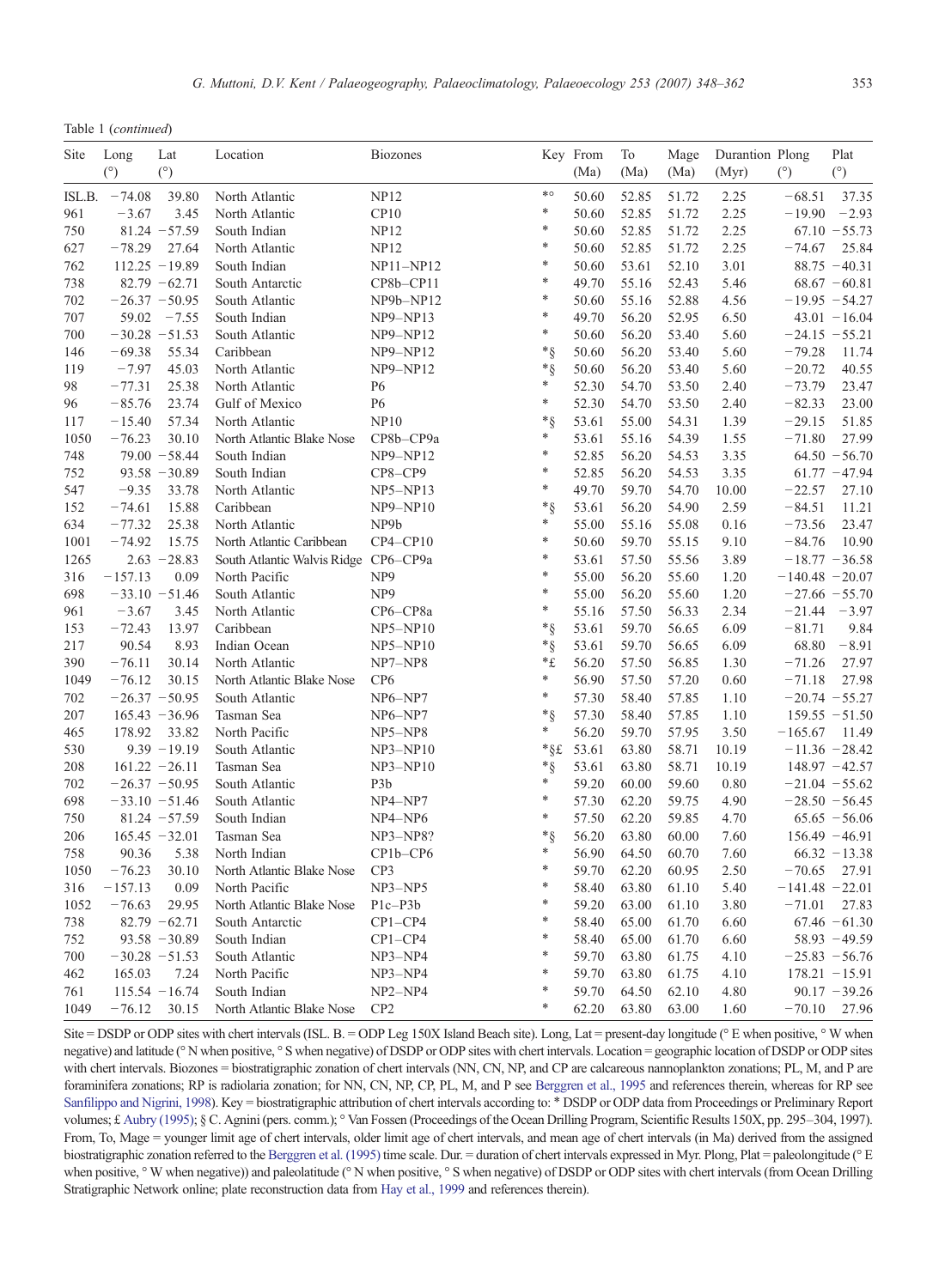<span id="page-6-0"></span>

Fig. 1. (A) Temporal distribution of stratigraphic intervals with chert and summed number of biostratigraphic intervals with chert based on data from DSDP and ODP sites ([Table 1](#page-3-0)). (B) Summed number of biostratigraphic intervals with chert integrated into a cumulative frequency curve that was resampled and differentiated at 2 Myr intervals. (C) Chronostratigraphic coverage of DSDP and ODP holes expressed as % of the total number of DSDP and ODP holes present in the 0–64 Ma interval (curve labelled a, with exponential fit represented by curve b); chronostratigraphic coverage of DSDP and ODP holes with nannoplankton (curve c), radiolarians (curve d) and diatoms (curve e) expressed as % of the total number of DSDP and ODP holes present in the 0–64 Ma interval; data from Neptune [online]; generated February 21, 2006 by Josh Reed using CHRONOS XML searches; <http://services.chronos.org/databases/neptune/index.html>. (D) The chronostratigraphic coverage of chert intervals (from panel B), here expressed as percentage of the total number of chert intervals recorded in the 0–64 Ma interval (histogram with dashed line), was corrected for an exponential fit to the chronostratigraphic coverage of DSDP and ODP holes (panel C, curve b); we proceeded as follows: the number of chert intervals in each 2 Myr bin was divided by the number of DSDP and ODP holes occurring in the same bin that resulted from the exponential fit applied to the original DSDP and ODP holes distribution (panel C, curve b). The resulting curve (histogram with thick line) represents the chronostratigraphic coverage of chert intervals per hole, which we express as % of the total number of chert intervals per hole present in the 0–64 Ma interval. All ages estimated according to the [Berggren et al. \(1995\)](#page-13-0) timescale.

whereby the highest occurrences of chert (i.e., from ∼46 to 65 Ma and peaking at ∼50 Ma) apparently correspond to the lowest occurrences of biosiliceous (radiolarian and diatom) fossils.

## 3. Climatic and palaeogeographic setting of Eocene cherts

The age frequency distribution of chert shows an unexpected positive correlation with ocean bottom

water temperatures estimated from benthic foraminifera oxygen isotopes [\(Zachos et al., 2001; Miller et al., 2005](#page-14-0)) [\(Fig. 2](#page-7-0)). As indicated by oxygen isotopes, bottom waters warmed (i.e.,  $\delta^{18}$ O decreased) over ~10 Myr of the late Paleocene and early Eocene to peak temperatures of around 14 °C in the early Eocene climatic optimum (EECO) centered at around 50 Ma. Chert occurrences also increased in the Paleocene and early Eocene and reached maximum occurrences in nannofossil Zones  $~\sim$ NP11–NP15a ( $~\sim$ 54–46 Ma), bracketing the peak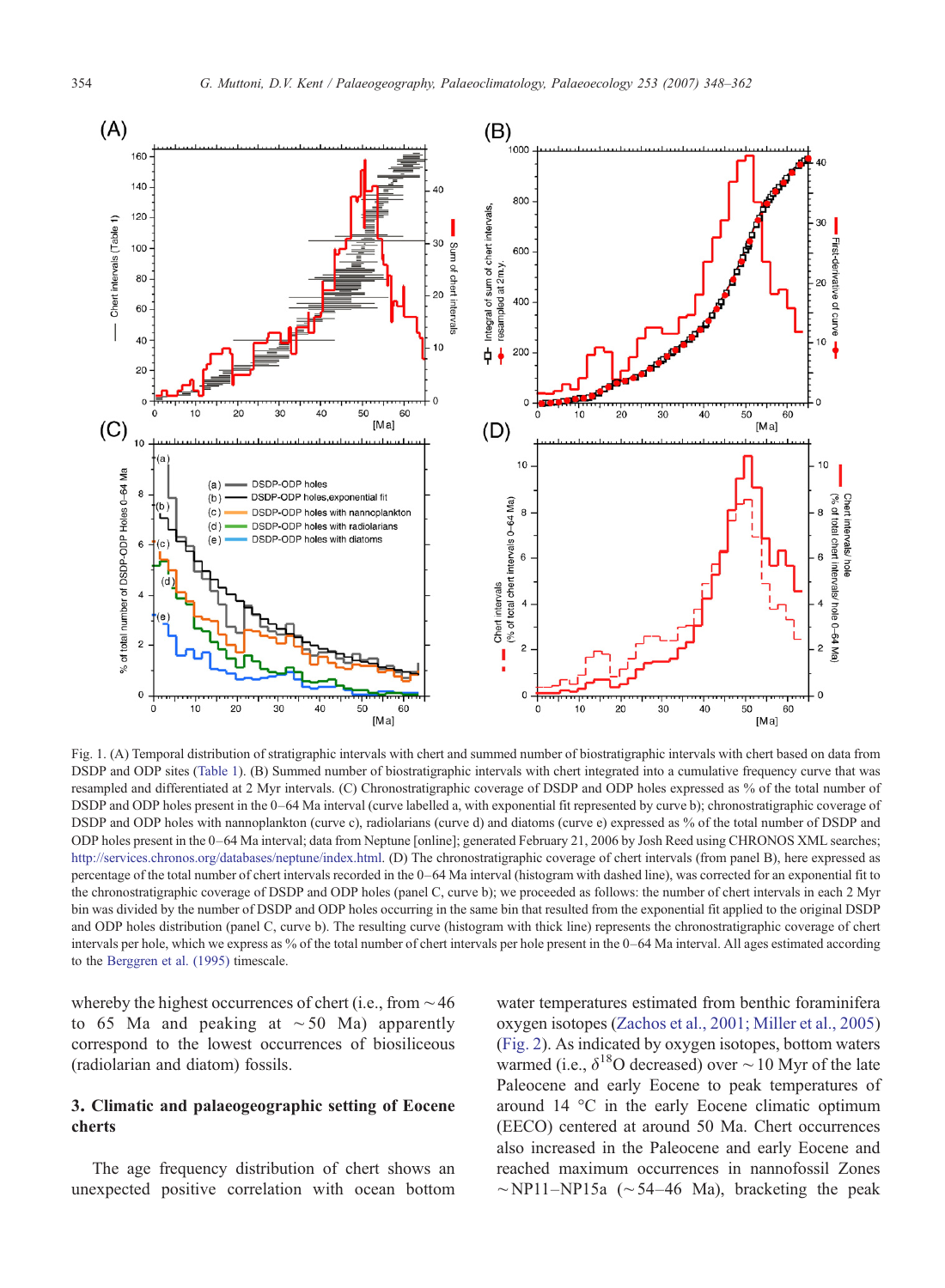<span id="page-7-0"></span>

Fig. 2. Global chert occurrences corrected for the uneven chronostratigraphic distribution of DSDP and ODP holes and expressed as % of the total number of chert intervals per hole present in the 0–64 Ma interval (from [Fig. 1](#page-6-0)D) compared to the benthic oxygen isotope-based deep-sea temperatures computed for a greenhouse (small to negligible ice sheets) and icehouse (large ice sheets) worlds ([Miller et al., 2005](#page-13-0)). The early Eocene peak of chert occurrence correlates to maximum deep-sea temperatures of the early Eocene climatic optimum (EECO). Horizontal bars represent the stratigraphic ranges of acoustic horizon A<sup>c</sup>, the presumed minimum in radiolarian and diatom occurrences inferred from DSDP and ODP data ([Fig.](#page-6-0) [1C](#page-6-0)) and palygorskite clays from the western Central Atlantic and the Gulf of Guinea (from [Pletsch, 1998; 2001\)](#page-14-0). Oi-1 is the earliest Oligocene glaciation, EA is the onset of the East Antarctic ice-sheet, and NH is the onset of Northern Hemisphere ice-sheets [\(Zachos et al., 2001](#page-14-0)). Ages and nannofossil zonation (NP Zones in bold and NN Zones in italics; [Martini, 1971\)](#page-13-0) are from [Berggren et al. \(1995\)](#page-13-0) using geomagnetic polarity time scale (CK95) from [Cande and Kent \(1995\)](#page-13-0).

warm conditions of EECO. As bottom water temperatures cooled over the ensuing ∼15 Myr of the middle and late Eocene, chert occurrences also decreased to less than 1/4 of peak values starting at the earliest Oligocene Oi-1 glaciation at ∼34 Ma. According to the compilation of [Hein and Parrish \(1987\),](#page-13-0) no analogues of bedded cherts exist in the modern ocean sedimentary record. Higher (lower) chert occurrences thus correspond to warmer (cooler) bottom water temperatures, suggesting that primary paleoclimatic factors rather than secondary diagenetic processes control chert formation.

The early Eocene statistical peak in chert occurrences in DSDP and ODP cores is confirmed from several wellstudied outcrop sections correlated magneto-biostratigraphically to the [Berggren et al. \(1995\)](#page-13-0) time scale [\(Fig. 3\)](#page-8-0). The classic sections of the Gubbio Apennines, Italy, were deposited at a paleolatitude of ∼35° N in a pelagic environment of the Tethys Ocean. In the Bottaccione section, the base of the upper cherty member of the Red Scaglia is placed within magnetochron C24n and nannofossil Zone NP12 [\(Napoleone et al., 1983;](#page-13-0) [Monechi and Thierstein, 1985](#page-13-0)). In the Contessa Highway section, the base of the same member is placed at the C23r–C23n magnetochron boundary within Zone NP12 ([Lowrie et al., 1982; Monechi and Thierstein,](#page-13-0) [1985\)](#page-13-0), whereas in the nearby Contessa Road section, it is placed close to the C24n–C23r magnetochron boundary [\(Lowrie et al., 1982\)](#page-13-0). Further inspection of [Fig. 3](#page-8-0) reveals that the decline in chert occurrence in the Gubbio Apennines seems to be constrained to the younger part of magnetochron C21r, within Zone NP14 (∼48 Ma).

These data from pelagic sections are in substantial agreement with data from classic shallow-water land outcrop sections from the U.S. Atlantic and Gulf Coastal Plains and elsewhere, for example, the opaline claystones of the Black Mingo Formation of South Carolina of early–middle Eocene age ([Weaver and Wise, 1974\)](#page-14-0) and the chert-bearing Tallahatta Formation of Alabama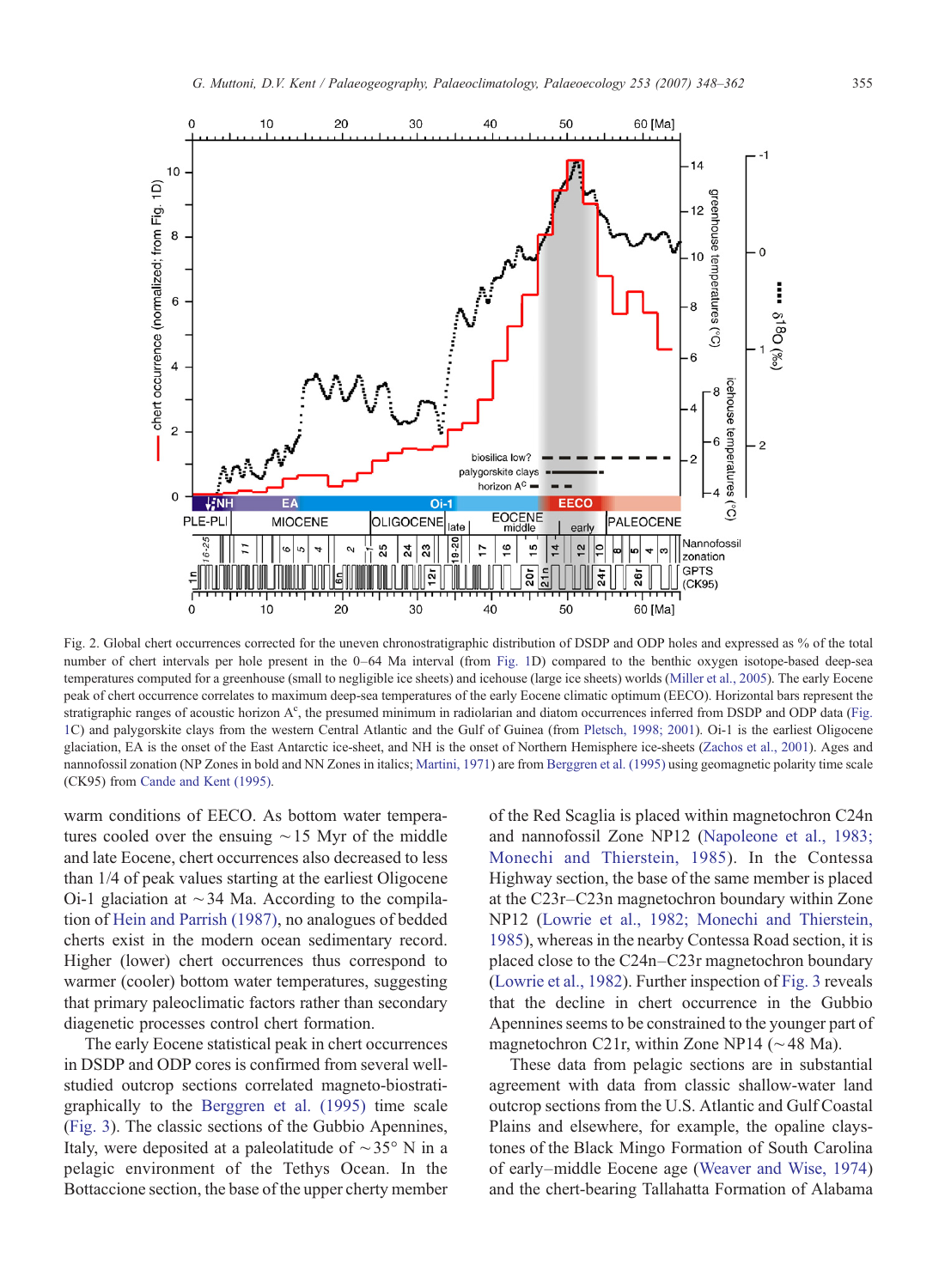<span id="page-8-0"></span>

Fig. 3. Eocene Tethyan sections from the northern Apennines at Bottaccione, Contessa Highway, and Contessa Road [\(Lowrie et al., 1982; Napoleone](#page-13-0) [et al., 1983; Monechi and Thierstein, 1985\)](#page-13-0) and the Possagno section from the southern Italian Alps [\(Agnini et al., 2006](#page-12-0)) correlated to the [Berggren et](#page-13-0) [al. \(1995\)](#page-13-0) time scale and the benthic oxygen isotope-based bottom water temperatures computed for a greenhouse world ([Miller et al., 2005](#page-13-0)). The base of the cherty member of the Scaglia Rossa in the northern Apennines is constrained to the C24n (top)–C23n (base) magnetochron interval (∼52 Ma) within nannofossil Zone NP12, whereas the top of the cherty member is constrained to magnetochron C21r (top) within Zone NP14 (∼48 Ma). Stratigraphic levels of ∼C23 age at Possagno are characterized by an oligotrophic event (represented mainly by a Discoaster Acme) broadly correlative to the occurrence of cherts in the Apennines sections and to maximum bottom water temperatures of the EECO.

[\(Wise and Weaver, 1973\)](#page-14-0) of Zones NP12–NP14 age [\(Bybell and Gibson, 1983\)](#page-13-0), or in Egypt where the chert-bearing Thebes Formation is of foraminifera Zones P8–P9 (∼top of NP12-base of NP14) age [\(Berggren and Ouda, 2003](#page-13-0)). There is, thus, general agreement that the onset and termination of peak chert occurrences are consistent in very different paleoenvironmental settings and occur over a common time interval (∼54–46 Ma from statistical analysis of DSDP and ODP data; ∼52–48 Ma in key land outcrop

sections) that closely coincides with EECO warm bottom water temperatures.

The reconstructed geographic locations of DSDP and ODP sites that document the peak early Eocene chert occurrences at ∼54–46 Ma are broadly dispersed ([Fig. 4\)](#page-9-0). In the North Atlantic region, there is a wide swath of occurrences that range from tropical latitudes (e.g., DSDP Site 98; latitude  $\sim$ 23° N) to moderately high latitudes (e.g., DSDP Site 552; latitude ∼51° N), and more generally over the broad area of the western North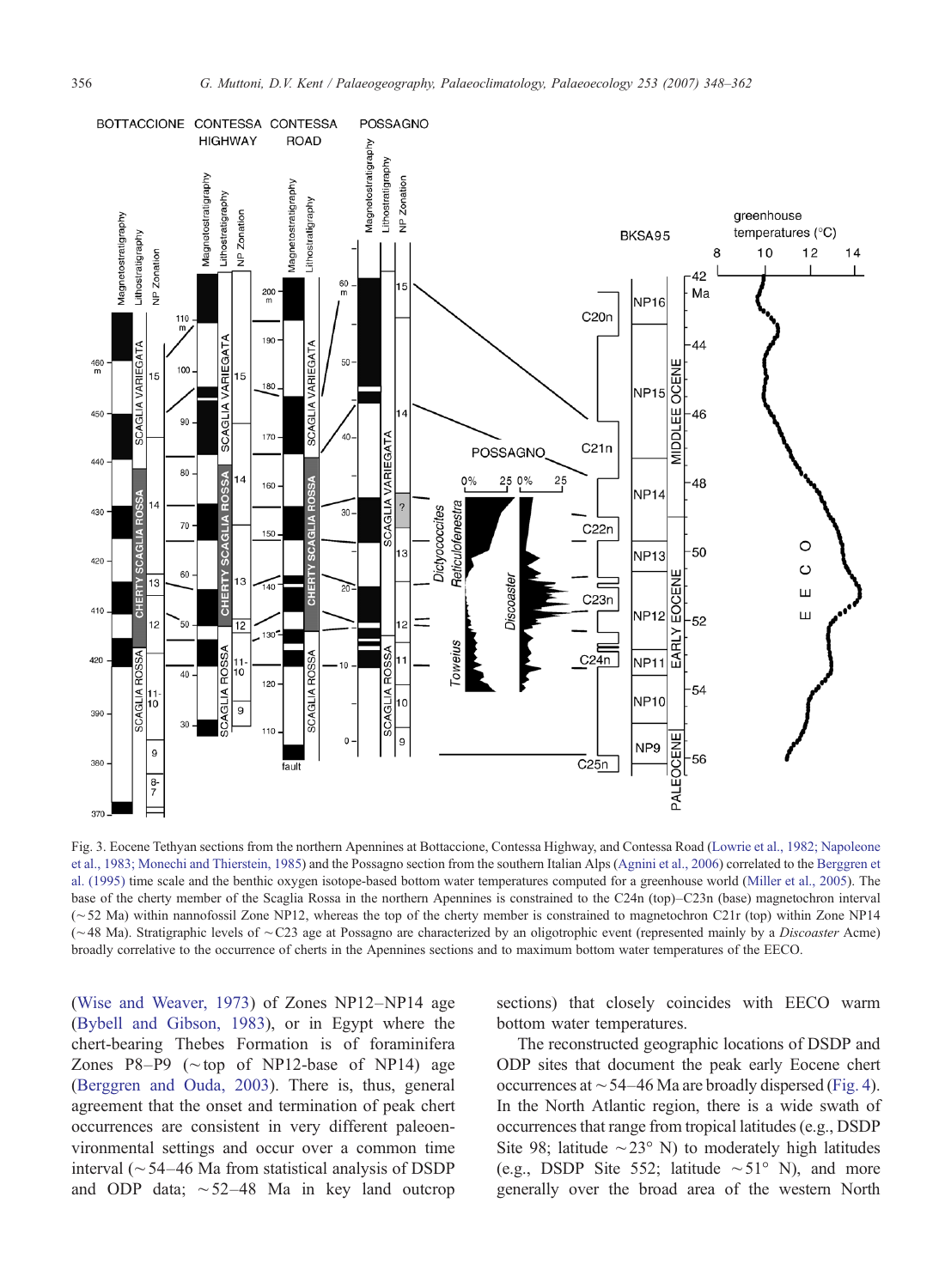<span id="page-9-0"></span>

Fig. 4. Paleogeographic reconstruction at 50.5 Ma (Ocean Drilling Stratigraphic Network online; plate reconstruction data from [Hay et al., 1999](#page-13-0) and references therein) showing the dispersed locations of DSDP and ODP sites that define the peak early Eocene chert occurrence at ∼54–46 Ma (Zones NP11–NP15a); see the inset and [Table 1](#page-3-0) for the actual temporal distribution of chert intervals. Shaded grey regions are the inferred extents of acoustic horizon A<sup>c</sup>.

Atlantic where acoustic horizon  $A<sup>c</sup>$  was traced and correlated to a chert layer of Zone NP13 age at DSDP Site 384 (J-anomaly ridge), to core catcher cherts of inferred Zone NP14 age at DSDP Site 385 (Voegel seamount), to the top of calcareous turbidites of Zones NP15a–NP15b boundary age at DSDP Site 386 (central Bermuda Rise), and to the top of a chert interval of Zone NP15b age at DSDP Site 387 (central Bermuda Rise) [\(Premoli Silva and](#page-14-0) [Boersma, 1986; Aubry, 1995](#page-14-0)), although horizon  $A<sup>c</sup>$  seems to correspond to an erosional event in ODP Sites 1049 to 1052 from the Blake Nose ([Norris et al., 2001\)](#page-13-0). The widely dispersed middle to high latitude chert occurrences that characterize the North Atlantic region are not obviously compatible with the expected loci of upwelling regions, even as drawn by [Ramsay \(1971\).](#page-14-0) The North Atlantic chert distribution may have been conceivably controlled by mid-latitude coastal upwelling, which is however usually restricted to the eastern side of subtropical gyres (e.g., [Seibold and Berger, 1993; Huber](#page-14-0) [et al., 2004\)](#page-14-0), making the occurrence of cherts along the western margin of the North Atlantic (e.g., U.S. Atlantic coastal plain, shelf and slope; Bermuda Rise) rather unexpected as a proxy of upwelling.

Outside the North Atlantic, occurrences in subequatorial tropics and high southern latitudes may track the locations of equatorial and circum-polar upwelling zones (Fig. 4). A belt of high biogenic productivity associated with the paleoequator was present in the Pacific Ocean throughout most of the Cenozoic although it was weak and diffuse during the early Eocene [\(Moore et al., 2002; 2004; Pares and](#page-13-0) [Moore, 2005](#page-13-0)); this seems to suggest that the Pacific Ocean, with large fetch effects, may have always had an

important component of upwelling even during periods of reduced zonality.

## 4. Comparison to 'silica burp' model

[McGowran \(1989\)](#page-13-0) proposed the "silica burp" model to explain the origin for the North Atlantic chert anomaly, as follows. During the global warming leading to EECO, large amounts of dissolved silica from deep weathering, possibly enhanced by silica from volcanism in the North Atlantic Tertiary igneous province, accumulated in a warm, supposedly sluggish ocean. During the subsequent middle Eocene global cooling, more vigorous oceanic circulation and consequent upwelling made this silica reservoir available for enhanced biosilicification and triggered the deposition of biosiliceous precursors of chert across a broad high productivity zone extending in the North Atlantic up to at least ∼30° N [\(Ramsay, 1971\)](#page-14-0) and generally corresponding to the cherts of acoustic horizon  $A<sup>c</sup>$ .

Recently acquired data seem to confirm this vision of an early Eocene ocean enriched in dissolved silica and characterized by less focused upwelling of deep water. Backtracking of DSDP and ODP drill sites on the Pacific plate shows that biosiliceous sedimentation associated with the equatorial divergence was low and smeared over a broad band of ∼15° latitude in the early Eocene [\(Moore](#page-13-0) [et al., 2002; 2004; Pares and Moore, 2005](#page-13-0)). In a world where polar regions were warm and mostly ice-free, the latitudinal temperature gradient was reduced relative to the present (by an amount still being debated and depending critically on estimates of tropical sea surface temperatures; see [Schrag, 1999; Zachos et al., 2001;](#page-14-0)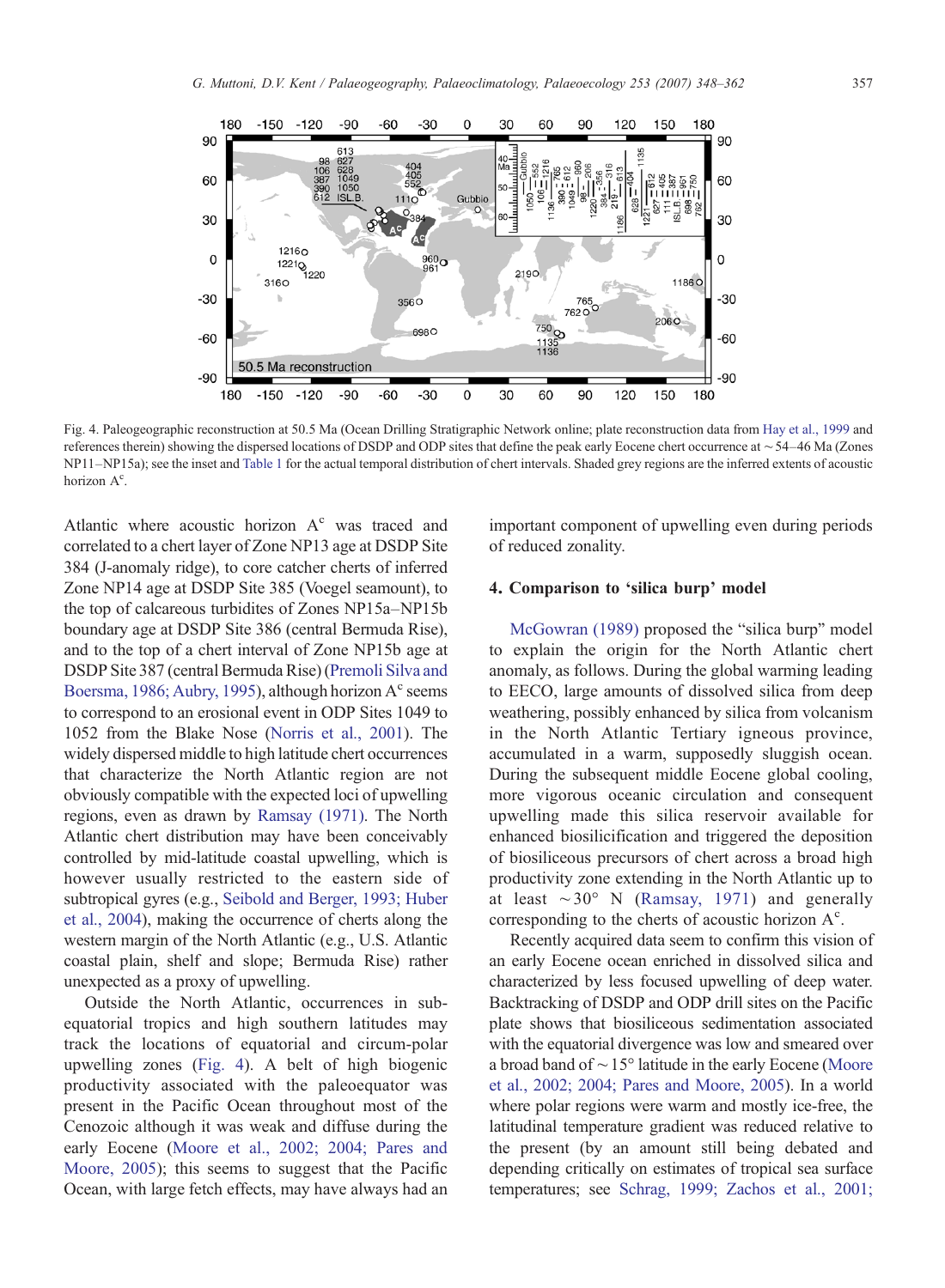[Pearson et al., 2001; Zachos et al., 2002; Pearson et al.,](#page-14-0) [2002\)](#page-14-0). As a consequence, zonal wind intensities were lower than at present, as inferred from the eolian record in deep-sea sediments (e.g., [Rea, 1994](#page-14-0)), and presumably also the wind-driven ocean circulation and associated upwelling. In this respect, the isotopic evidence of warmer than present tropical oceans [\(Pearson et al., 2001\)](#page-14-0) is consistent with indirect evidence of reduced upwelling of deep water during this time interval ([Cervato and Burckle,](#page-13-0) [2003\)](#page-13-0). Warmer temperatures, however, do not necessarily imply the development of a stagnant ocean (e.g., [de Boer](#page-13-0) [et al., 2007](#page-13-0)), and indeed, the apparent absence of extensive organic-rich sediments would seem to indicate that some degree of bottom water ventilation was operative in the early Eocene greenhouse world. In any case, bottom water temperatures were much higher in EECO than present (up to 14 °C; [Zachos et al., 2001;](#page-14-0) [Miller et al., 2005](#page-14-0)), and thus so were rates of silica dissolution [\(Erez et al., 1982](#page-13-0)), implying that silica from the enhanced weathering of silicates due to an accelerated hydrological cycle, or from other sources, could easily build up in the oceans.

As [McGowran \(1989\)](#page-13-0) suggested, the oceans became better stirred later in the Eocene when the supposed biosiliceous precursors of horizon  $A<sup>c</sup>$  chert were deposited and buried. Backtracked DSDP and ODP sites of the Pacific plate show high deposition rates of biosiliceous sediments more closely related to the equatorial belt at least since the Oligocene ([Moore et al., 2002; 2004; Pares](#page-13-0) [and Moore, 2005\)](#page-13-0), a mode of silica removal similar to that operating in modern oceans and largely due to a vigorous wind-driven surface ocean circulation and the sinking of cold saline waters in polar regions.

Our new assessment of chert occurrences contradicts the 'silica burp' model in a critical and robust way: the Eocene chert peak straddles EECO rather than falling on the subsequent global cooling in the middle Eocene, suggesting that chert formation was tightly coupled to peak greenhouse conditions rather than to the onset of icehouse conditions [\(Fig. 2\)](#page-7-0). As already pointed out by [Yool and Tyrell \(2005\)](#page-14-0), a long-term decoupling of silica input during the early Eocene warming and output mainly during the middle Eocene (as biosiliceous precursors of horizon  $A<sup>c</sup>$  chert) is unlikely because geochemical modeling of the silica cycle suggests that on timescales greater than a few hundred thousand years, silica input and output should be closely balanced for any given equilibrium temperature. The fact that the ocean in the late Paleocene and early Eocene was enriched in dissolved silica thus cannot represent a precondition for a biosilicification event that occurred millions of years afterwards. Our analysis, on the other hand, shows that

peak cherts occurred in a time interval that closely coincides with EECO. In this respect, it seems likely that acoustic horizon  $A<sup>c</sup>$  does not represent an extended post-EECO chert deposit as envisaged by [McGowran \(1989\)](#page-13-0) but rather marks either the upper level of the peak cherts or just some seismically reflective regional concentration of chert at discrete stratigraphic levels within the general distribution of EECO peak cherts ([Fig. 2](#page-7-0)).

A further problem with the "silica burp" model is that the biosiliceous precursors of EECO peak cherts were not closely tied to expected loci of equatorial, polar, or even coastal upwelling in the North Atlantic ([Fig. 4\)](#page-9-0). Therefore, it is problematic how the cherts resulted from enhanced biosilicification due to more vigorous oceanic circulation as suggested by [McGowran \(1989\).](#page-13-0) Oceanic divergences were in fact poorly expressed, even in the Pacific, in the warm and less wind-driven early Eocene ocean [\(Moore et al., 2002; 2004; Pares and Moore, 2005\)](#page-13-0). Hence, it is not clear how predominantly biosiliceous productivity could have removed the abundant silica that entered the ocean in the warm climate of EECO.

#### 5. New EECO chert model

We propose the following scenario to account for the formation of EECO cherts. During the extreme warmth of the early Eocene, abundant silica entered the ocean. Silica may have been derived from enhanced continental weathering and runoff in a warmer and more humid climate [\(Sloan and Rea, 1995; Zachos et al., 2001;](#page-14-0) [Miller et al., 2005](#page-14-0)) that may have been due to the buildup of greenhouse gases (e.g., [Owen and Rea, 1985;](#page-14-0) [Pearson and Palmer, 2000; Royer et al., 2007](#page-14-0); but see [Sinha and Stott, 1994; Royer et al., 2001](#page-14-0)).

For the silica cycle to remain in equilibrium, the same amount of silica coming into the ocean had to be expelled and sequestered in sediments over the residence time scales of silica [\(Yool and Tyrell, 2005\)](#page-14-0). Yet, at the same time, biosiliceous productivity in the open ocean was low and geographically dispersed because upwelling efficiency along divergences was reduced due to decreased winds [\(Rea, 1994](#page-14-0)). Inspired by puzzling reports of only very rare radiolarians associated with abundant Eocene cherts [\(Gartner, 1970; Wise and Weaver, 1974; Premoli Silva](#page-13-0) [and Boersma, 1986; Sanfilippo and Nigrini, 1998\)](#page-13-0), we interpret the decreased number of biosiliceous fossil occurrences in DSDP-ODP holes in the ∼46 to 52 Ma time interval, corresponding at the older end to an apparently global interval of deep sea sediments with very sparse and poorly preserved radiolarian fauna [\(Sanfilippo](#page-14-0) [and Nigrini, 1998](#page-14-0)), as evidence for decreased biosiliceous productivity in the open ocean rather than increased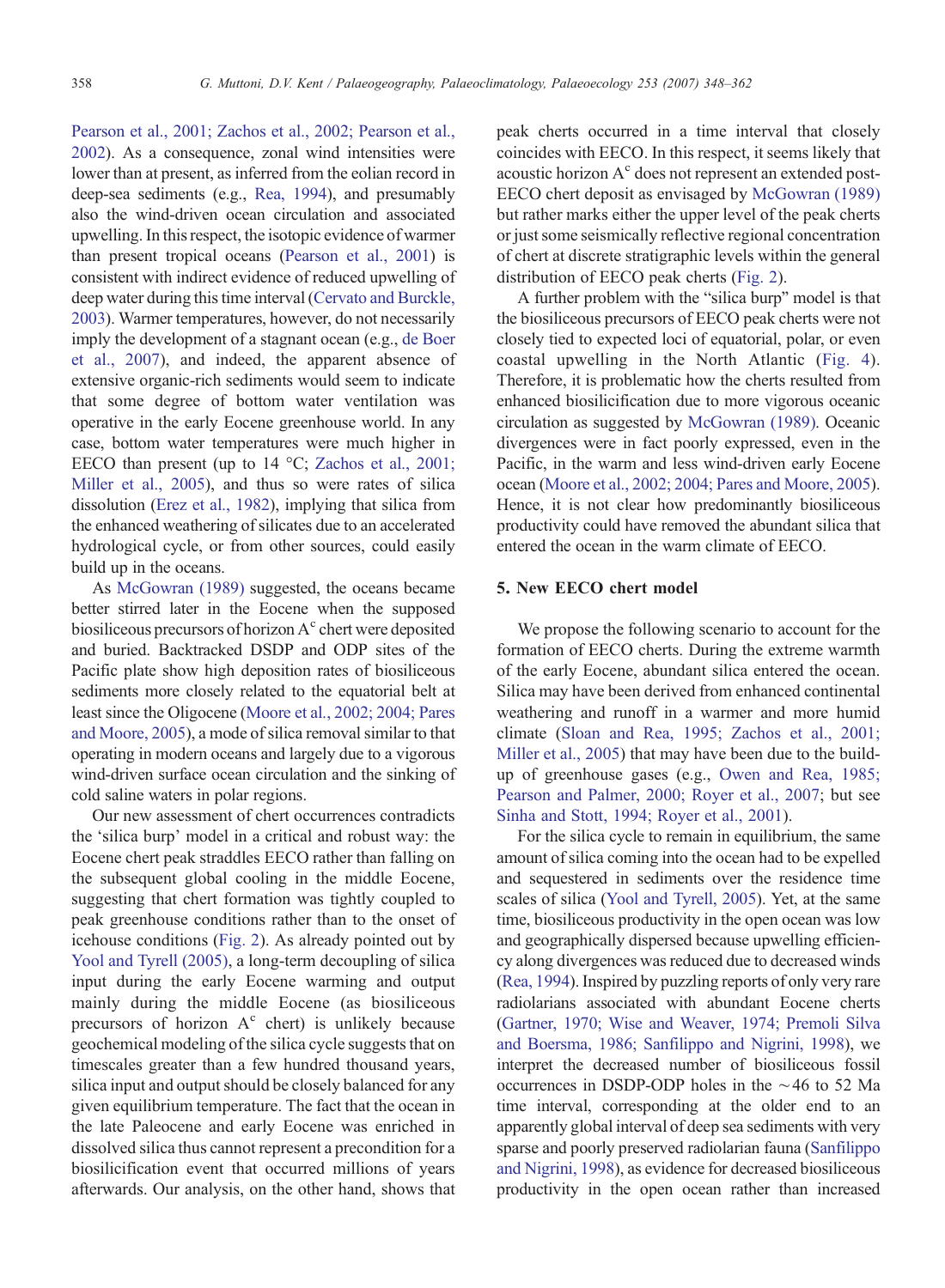dissolution and diagenesis of radiolarians and diatoms at about the time of EECO peak cherts ([Figs. 1, 2](#page-6-0)). [Cervato](#page-13-0) [and Burckle \(2003\)](#page-13-0) noticed that diatom speciations and extinctions are apparently absent from tropical latitudes during the early Cenozoic (and Cretaceous), and also attributed this to reduced equatorial upwelling and low productivity.

The paradoxical observation of abundant chert associated with low biosiliceous productivity, albeit potentially contaminated by several sources of bias in the database ([Spencer-Cervato, 1999\)](#page-14-0), receives further confirmation by studies on the evolutionary trends of planktonic and benthic foraminifera through the Paleogene that indicate expanded oligotrophy (low productivity) throughout the open ocean and on adjacent margins in the early Eocene (e.g., [Hallock et al., 1991](#page-13-0)). Furthermore, recent magneto-biostratigraphic data from a land section at Possagno in the southern Italian Alps [\(Agnini et al., 2006\)](#page-12-0) indicate that stratigraphic levels of around chron C23 age (∼52–50 Ma), correlative to the cherty unit of the Gubbio Apennines and to maximum EECO deep-sea temperatures, are characterized by a Discoaster Acme, a warm-water taxon that thrived in oligotrophic conditions, and the virtual absence of taxa typical of colder and more eutrophic waters ([Fig. 3](#page-8-0); [Agnini et al., 2006](#page-12-0) and references therein). [Hollis et al.](#page-13-0) [\(2005\)](#page-13-0) reached similar conclusions concerning low productivity (oligotrophic) conditions during the EECO for the Mead Stream land section of New Zealand. These data seem to indicate that biosiliceous productivity, usually considered the dominant mode of silica removal (e.g., [Kidder and Erwin, 2001](#page-13-0)), may have been inadequate to compensate for the enhanced amounts of silica entering the oceans during EECO.

We suggest that silica precipitation for cherts forming during the EECO received an inorganic assist from clay minerals, which can take up dissolved silica from silicaenriched waters and form more siliceous phases ([Mack](#page-13-0)[enzie et al., 1967; Broecker, 1971](#page-13-0)). Clay minerals are common in association with deep-sea cherts ([Lancelot,](#page-13-0) [1973](#page-13-0)). In particular, [Pletsch \(1998, 2001\)](#page-14-0) noted the presence of authigenic palygorskite clays in chert-bearing sediments of early Eocene age from the western Central Atlantic and the Gulf of Guinea and speculated that warm, saline and silica-rich bottom waters favored their formation. Following [Mackenzie et al. \(1967\)](#page-13-0), we suggest that the excess of silica that could not be absorbed by clay mineral precursors to form palygorskite precipitated directly as opal, with Mg-solid compounds possibly acting as precipitation catalysts [\(Hinman, 1998](#page-13-0)).

Basin-basin fractionation by deep-sea circulation could help explain the high concentration of EECO

chert occurrences in the North Atlantic. [Berger \(1970\)](#page-13-0) suggested that deep waters enriched in silica and other nutrients and depleted in oxygen are transferred from a lagoonal-type basin to an estuarine-type basin. For example, the modern ocean conveyor circulation consists of a North Atlantic lagoonal basin (silica and nutrientdepleted and oxygen-enriched) that transfers deep waters to a Pacific estuarine basin (silica and nutrient-enriched and oxygen-depleted). [Berger \(1970\)](#page-13-0) pointed out that if the estuarine basin is small with respect to the lagoonal basin that feeds it, silica could become highly concentrated in the estuarine basin.We speculate for the existence of a reverse conveyor belt circulation in the early Eocene, whereby a small North Atlantic estuarine basin was at the end of a far-traveled flow deep waters from other basins. [Thomas \(2004\)](#page-14-0) provided neodymium isotopic evidence for deep-water production in the North Pacific during the Paleocene–early middle Eocene (∼65–45 Ma) and it is also possible that the North Atlantic was estuarine with respect to the Tethys, from which it received an inflow of warm saline deep waters (e.g., [Pak and Miller, 1992](#page-14-0)). Such a reverse circulation model might help to explain the great concentration of chert in the silica-enriched North Atlantic of the early Eocene. In addition, the general absence of extensive early Eocene anoxic sediments in the North Atlantic can be taken as indirect confirmation that (biosiliceous) productivity was low and hence potentially incapable of balancing completely the silica cycle; this is because deep waters flowing into an estuarine basin tend to bring nutrients, which sustain productivity, but little oxygen, which would inhibit the combustion of organic matter and thereby promote the formation of anoxic sediments ([Berger, 1970\)](#page-13-0). In contrast, inorganic modes of silica precipitation could have taken place on the sea floor and/or within the sediment wherever the appropriate local conditions were met (e.g., availability of detrital clay mineral precursors, sufficient silica concentrations, etc.), which would explain why North Atlantic EECO cherts were latitudinally and bathymetrically dispersed and not confined to obvious upwelling zones.

In post–early Eocene times, chert occurrences decreased as global climate shifted toward cooler states and the oceans became better stirred and more productive [\(Miller et al., 2005](#page-13-0)). According to [Pearson et al. \(2007\),](#page-14-0) the long-term Eocene cooling trend occurred mainly in polar regions and had little affect in the tropics, which would imply a higher latitudinal temperature gradient and a more vigorous wind-driven ocean circulation. A major radiolarian turnover was observed in ODP Leg 171 (Blake Nose, western North Atlantic) sediments close to the early–middle Eocene boundary [\(Sanfilippo and Blome,](#page-14-0) [2001\)](#page-14-0) and this could mark the strengthening of upwelling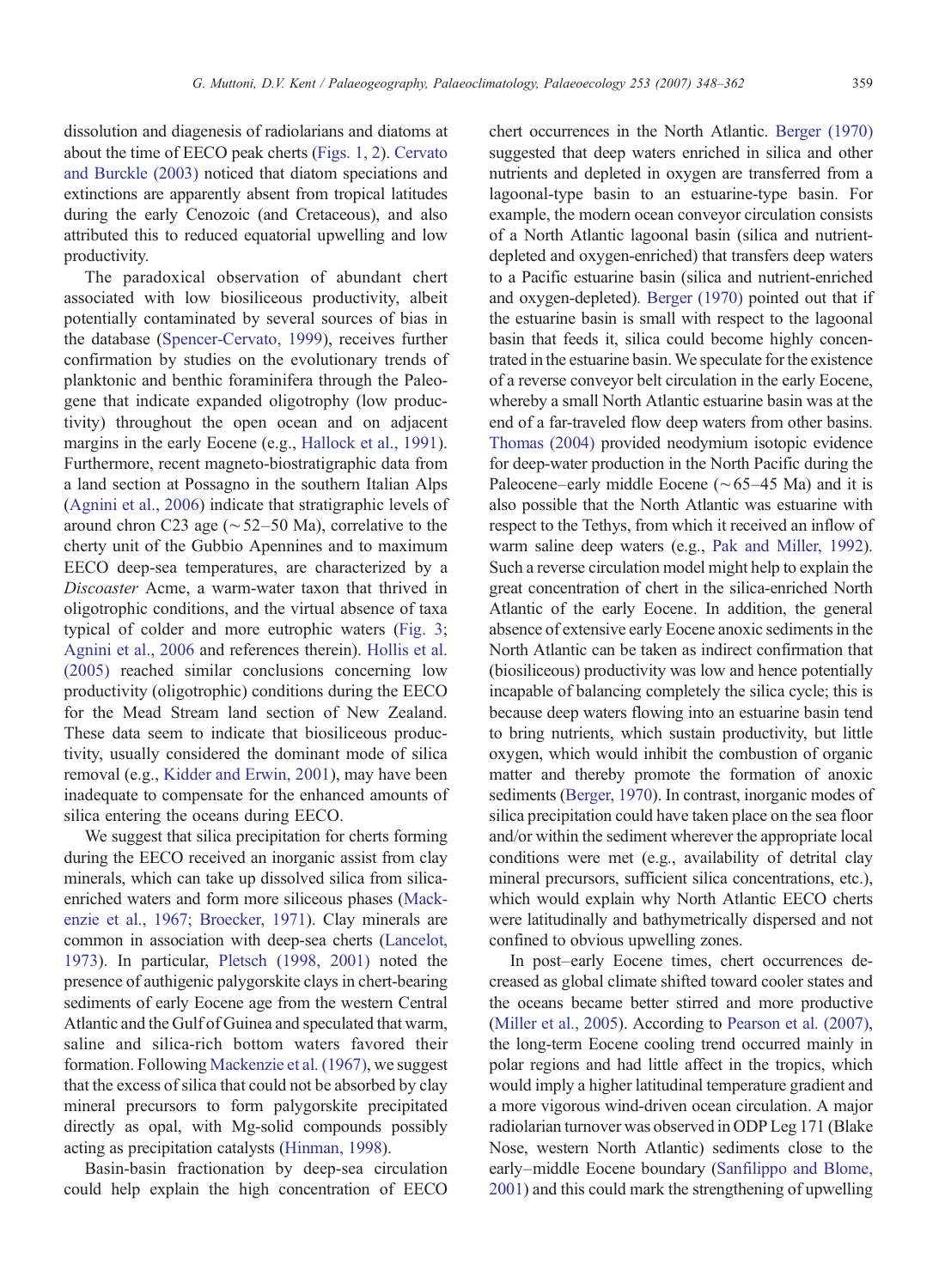<span id="page-12-0"></span>circulation and biosiliceous productivity. Indeed, [Norris](#page-13-0) [et al. \(2001\)](#page-13-0) suggested that unconformities close to the early–middle Eocene boundary, and which in the western North Atlantic were tentatively correlated to horizon  $A<sup>c</sup>$ , may represent a global change to more vigorous deepwater circulation, which, according to our analysis [\(Fig. 2](#page-7-0)), would coincide with the decrease in chert occurrences rather than triggering chert formation. Since then, bottom waters have been evidently too cold for direct chert formation (or even for the transformation of biosiliceous sediments into chert) and the more vigorous ocean circulation promoted the generation of biogenic silica along focused divergences, determining the biogenic control on the silica cycle as we know it from modern day oceans.

#### 6. Conclusions

According to the present analysis, two modes of silica burial may have operated alternatively in the geologic record, by way of inorganic chemical precipitation or by biogenic silica deposition. Either mode of silica formation responds to the obligation of the ocean system to expel in sediments an amount of silica equivalent to the silicic acid supplied even on relatively short time scales. Paraphrasing [Yool and Tyrell \(2005\)](#page-14-0), the relative rapidity of the silica burial response suggests that the temporal distribution of silica input to the ocean may be inferred from the sedimentary record whereby high (low) rates of silica burial correspond to high (low) rates of silica input from land weathering and/or volcanism.

In the early Eocene, basin-basin fractionation by deepsea circulation could have raised the concentration of EECO dissolved silica especially in a relatively small North Atlantic estuarine basin, where the burial of mainly authigenic (primary) chert and Si-saturated clays (as well as some biogenic silica, e.g., [Weaver and Wise, 1974\)](#page-14-0) did not occur strictly along oceanic upwelling belts but corresponded to high rates of input of silica to an upwelling-deficient ocean from enhanced chemical land weathering and volcanism under severe greenhouse conditions, which show analogies with greenhouse intervals of the Late Cretaceous (e.g., [Steuber et al.,](#page-14-0) [2005\)](#page-14-0). The post-Eocene cooling trend and onset of major glaciation with an associated long-term increase in physical weathering correlate with biogenic opaline deposition at the bottom of cold oceans under focused oceanic divergences, where diagenetic reactions taking place after burial are responsible for the time-promoted and generally slow conversion of biosilica into chert. This should be the case also of cherts from biosiliceous oozes originally deposited at near-equatorial paleolatitudes in a mid-late Jurassic ocean [\(Muttoni et al., 2005](#page-13-0)), which can be regarded as cooler relative to other Jurassic– Cretaceous greenhouse periods [\(Frakes and Francis,](#page-13-0) [1988\)](#page-13-0) and where an enhanced input of silica was likely derived from weathering and/or volcanism due to ocean opening and break-up of Pangea in the Jurassic. Inorganic chert formation therefore acts as a silica regulator mainly (only?) under extreme greenhouse conditions when ocean circulation becomes upwelling-deficient and incapable to sustain a siliceous biomass adequate to level off, upon burial, the input of silica to the ocean. This would explain why there are no modern examples of inorganic chert formation because in cold and well-stirred oceans the role of silica regulation is efficiently controlled by biosiliceous productivity and dominated from the Oligocene by diatoms (e.g., [Cervato and Burckle, 2003](#page-13-0)), perhaps because of enhanced nutrient supply to the photic zone from below in upwelling zones and from above by eolian sources.

A final question remains, how can the two modes of chert formation described above be recognized before interpreting cherts in the geologic record as paleolatitude, paleoceanographic or climate proxies. A rough criterion could be the occurrence of abundant radiolarians or diatoms, past witnesses of focused upwelling circulation in well-mixed cold oceans. However, the Eocene versus Jurassic scenarios of chert formation illustrated here strongly suggests that reliance would be better placed on paleomagnetism as a means to determine paleolatitudes.

## Acknowledgments

We thank Cinzia Cervato and Josh Reed for providing the number of DSDP and ODP holes and the number of Radiolaria, diatom and nannoplankton occurrences from the Neptune database, Claudia Agnini for revising the biostratigraphic attribution of some chert intervals in the literature, Lloyd Burckle, Luca Lanci, S. Galeotti, Ted Moore, Ken Miller, Bill Ryan and Isabella Premoli Silva for insightful comments on various stages of analysis and manuscript preparation, and David L. Kidder and an anonymous reviewer for constructive criticisms that allowed us to improve the submitted paper. LDEO contribution #7040.

## References

Agnini, C., Muttoni, G., Kent, D.V., Rio, D., 2006. Eocene biostratigraphy and magnetic stratigraphy from Possagno, Italy: the calcareous nannofossil response to climate variability. Earth and Planetary Science Letters 241, 815–830.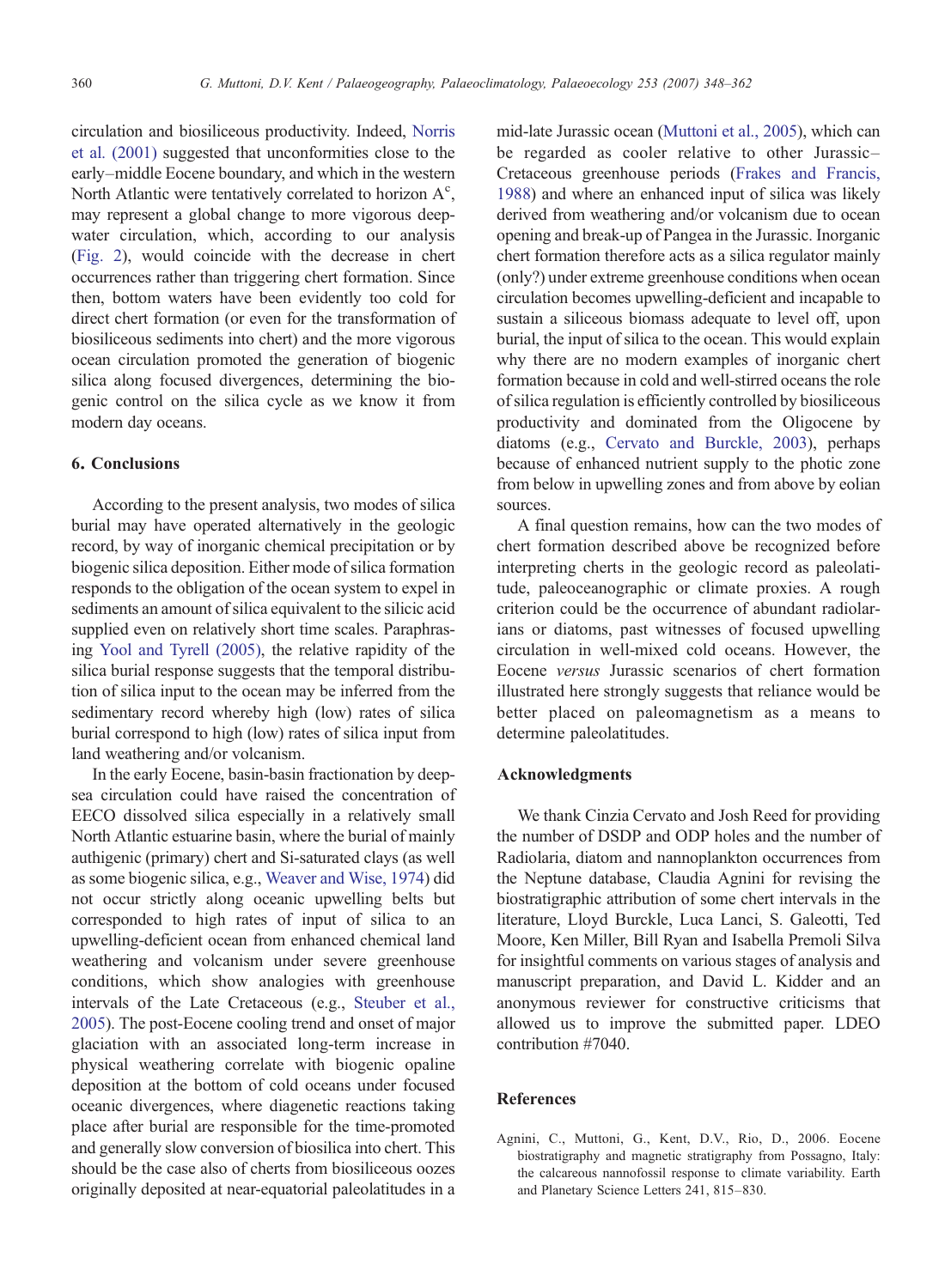- <span id="page-13-0"></span>Aubry, M.-P., 1995. From chronology to stratigraphy: interpreting the lower and middle Eocene stratigraphic record in the Atlantic Ocean. In: Berggren, W.A., Kent, D.V., Aubry, M.-P., Hardenbol, J. (Eds.), Geochronology, Time Scales and Global Stratigraphic Correlations. SEPM Special Publication, vol. 54, pp. 215–274.
- Berger, W.H., 1970. Biogenous deep-sea sediments: fractionation by deep-sea circulation. Geological Society of America Bulletin 81, 1385–1402.
- Berger, W.H., Winterer, E.L., 1974. Plate stratigraphy and the fluctuating carbonate line. In: Hsu, K.J., Jenkins, H.C. (Eds.), Pelagic Sediments on Land and under the Sea. International Association of Sedimentologists, pp. 11–48.
- Berggren, W.A., Ouda, K., 2003. Upper Paleocene–lower Eocene planktonic biostratigraphy of the Dababiya section, Upper Nile Valley (Egypt). Micropaleontology 49, 61–92.
- Berggren, W.A., Kent, D.V., Swisher, C.C., Aubry, M.P., 1995. A revised Cenozoic geochronology and chronostratigraphy. In: Berggren, W.A., Kent, D.V., Aubry, M.-P., Hardenbol, J. (Eds.), Geochronology, Time Scales and Global Stratigraphic Correlations. SEPM Special Publication, vol. 54, pp. 129–212.
- Broecker, W.S., 1971. A kinetic model for the chemical composition of sea water. Quaternary Research 1, 188–207.
- Bybell, L.M., Gibson, T.G., 1983. Biostratigraphy of Tallahatta Formation (Eocene) in Eastern Gulf Coastal Plain and revised age for Claiborne Stage. American Association of Petroleum Geologists Bulletin 67 (9), 1462.
- Cande, S.C., Kent, D.V., 1995. Revised calibration of the geomagnetic polarity time scale for the Late Cretaceous and Cenozoic. Journal of Geophysical Research 100, 6093–6095.
- Cervato, C., Burckle, L., 2003. Pattern of first and last appearance in diatoms: oceanic circulation and the position of polar fronts during the Cenozoic. Paleoceanography 18 (2), 1055.
- de Boer, A.M., Sigman, D.M., Toggweiler, J.R., Russell, J.L., 2007. Effect of global ocean temperature change on deep ocean ventilation. Paleoceanography 22, PA2210. doi:[10.1029/](http://dx.doi.org/10.1029/2005PA001242) [2005PA001242.](http://dx.doi.org/10.1029/2005PA001242)
- Erez, J., Takahashi, K., Honjo, S., 1982. In-situ dissolution experiment of radiolaria in the central North Pacific ocean. Earth and Planetary Science Letters 59 (2), 245–254.
- Frakes, L.A., Francis, J.E., 1988. A guide to Phanerozoic cold polar climates from high-latitude ice-rafting in the Cretaceous. Nature 333, 547–549.
- Gartner, S., 1970. Sea-floor spreading, carbonate dissolution level, and the nature of Horizon A. Science 169, 1077–1079.
- Gibson, T.G., Towe, K.M., 1971. Eocene volcanism and the origin of Horizon A. Science 172, 152–154.
- Hagstrum, J.T., Murchey, B.L., 1993. Deposition of Franciscan Complex cherts along the paleoequator and accretion to the American margin at tropical paleolatitudes. Geological Society of America Bulletin 105 (6), 766–778.
- Hallock, P., Premoli Silva, I., Boersma, A., 1991. Similarities between planktonic and larger foraminiferal evolutionary trends through Paleogene paleoceanographic changes. Palaeogeography, Palaeoclimatology, Palaeoecology 83  $(1-3)$ , 49-64.
- Hay, W.W., DeConto, R., Wold, C.N., Wilson, K.M., Voigt, S., Schulz, M., Wold-Rossby, A., Dullo, W.-C., Ronov, A.B., Balukhovsky, A.N., Soeding, E., 1999. Alternative global Cretaceous paleogeography. In: Barreran, E., Johnson, C. (Eds.), The Evolution of Cretaceous Ocean/Climate Systems. Geological Society of America Special Paper, vol. 332, pp. 1–47.
- Hein, J.R., Parrish, J.T., 1987. Distribution of siliceous deposits in space and time. In: Hein, J.R. (Ed.), Siliceous Sedimentary Rock-

Hosted Ores and Petroleum. Van Nostrand Reinhold Co., New York, pp. 10–57.

- Hinman, N.W., 1998. Sequences of silica phase transitions: effects of Na, Mg, K, Al, and Fe ions. Marine Geology 147, 13–24.
- Hollis, C.J., Dickens, G.R., Field, B.D., Jones, C.M., Strong, P.C., 2005. The Paleocene–Eocene transition at Mead Stream, New Zealand: a southern Pacific record of early Cenozoic global change. Palaeogeography, Palaeoclimatology, Palaeoecology 215, 313–343.
- Huber, M., Brinkhuis, H., Stickley, C.E., Doos, K., Sluijs, A., Warnaar, J., Schellenberg, S.A., Williams, G., 2004. Eocene circulation of the Southern Ocean: was Antarctica kept warm by subtropical waters? Paleoceanography 19, PA4026.
- Kidder, D.L., Erwin, D.H., 2001. Secular distribution of biogenic silica through the Phanerozoic: comparison of silica-replaced fossils and bedded cherts at the series level. Journal of Geology 109, 509–522.
- Lancelot, Y., 1973. Chert and silica diagenesis in sediments from the central Pacific. Initial Reports of the Deep Sea Drilling Project 17, 377–405.
- Larson, R.L., Steiner, M.B., Erba, E., Lancelot, Y., 1992. Paleolatitudes and tectonic reconstructions of the oldest portion of the Pacific Plate: a comparative study. Proceedings of the Ocean Drilling Program. Scientific Results 129, 615–631.
- Lowrie, W., Alvarez, W., Napoleone, G., Perch-Nielsen, K., Premoli Silva, I., Toumarkine, M., 1982. Paleogene magnetic stratigraphy in Umbrian pelagic carbonate rocks: the Contessa sections, Gubbio. Geological Society of America Bulletin 93, 414–432.
- Mackenzie, F.T., Garrels, R.M., Bricker, O.P., Bickley, F., 1967. Silica in sea water: control by silica minerals. Science 155, 1404–1405.
- Martini, E., 1971. Standard Tertiary and Quaternary calcareous nannoplankton zonation. In: Farinacci, A. (Ed.), Proceedings of the Second Planktonic Conference. Tecnoscienza, Rome, pp. 739–785.
- Mattson, P.H., Pessagno Jr., E.A., 1971. Caribbean Eocene volcanism and the extent of Horizon A. Science 174, 138–139.
- McGowran, B., 1989. Silica burp in the Eocene ocean. Geology 17, 857–860.
- Miller, K.G., Wright, J.D., Browning, J.V., 2005. Visions of ice sheets in a greenhouse world. Marine Geology 217, 215–231.
- Monechi, S., Thierstein, H.R., 1985. Late Cretaceous–Eocene nannofossil and magnetostratigraphic correlations near Gubbio, Italy. Marine Micropaleontology 9, 419–440.
- Moore, T.C., Rea, D.K., Lyle, M., Liberty, L.M., 2002. Equatorial ocean circulation in an extremely warm climate. Paleoceanography 17 (1), 1005. doi[:10.1029/2000PA000566.](mailto:giovanni.muttoni1@unimi.it)
- Moore, T.C., Backman, J., Raffi, I., Nigrini, C., Sanfilippo, A., Pälike, H., Lyle, M., 2004. Paleogene tropical Pacific: clues to circulation, productivity, and plate motion. Paleoceanography 19, PA3013. doi[:10.1029/2003PA000998.](http://dx.doi.org/10.1029/2003PA000998)
- Muttoni, G., Erba, E., Kent, D.V., Bachtadse, V., 2005. Mesozoic Alpine facies deposition as a result of past latitudinal plate motion. Nature 434, 59–63.
- Napoleone, G., Premoli Silva, I., Heller, F., Cheli, P., Corezzi, S., Fischer, A.G., 1983. Eocene magnetic stratigraphy at Gubbio, Italy, and its implications for Paleogene geochronology. Geological Society of America Bulletin 94, 181–191.
- Nigrini, C., Sanfilippo, A., Moore, T.J., 2006. Cenozoic radiolarian biostratigraphy: a magnetobiostratigraphic chronology of Cenozoic sequences from ODP Sites 1218, 1219, and 1220, equatorial Pacific. Proceedings of the Ocean Drilling Program. Scientific Results 199, 1–76.
- Norris, R.D., Klaus, A., Kroon, D., 2001. Mid-Eocene deep water, the Late Paleocene Thermal Maximum and continental slope mass wasting during the Cretaceous–Paleogene impact. In: Kroon, D.,